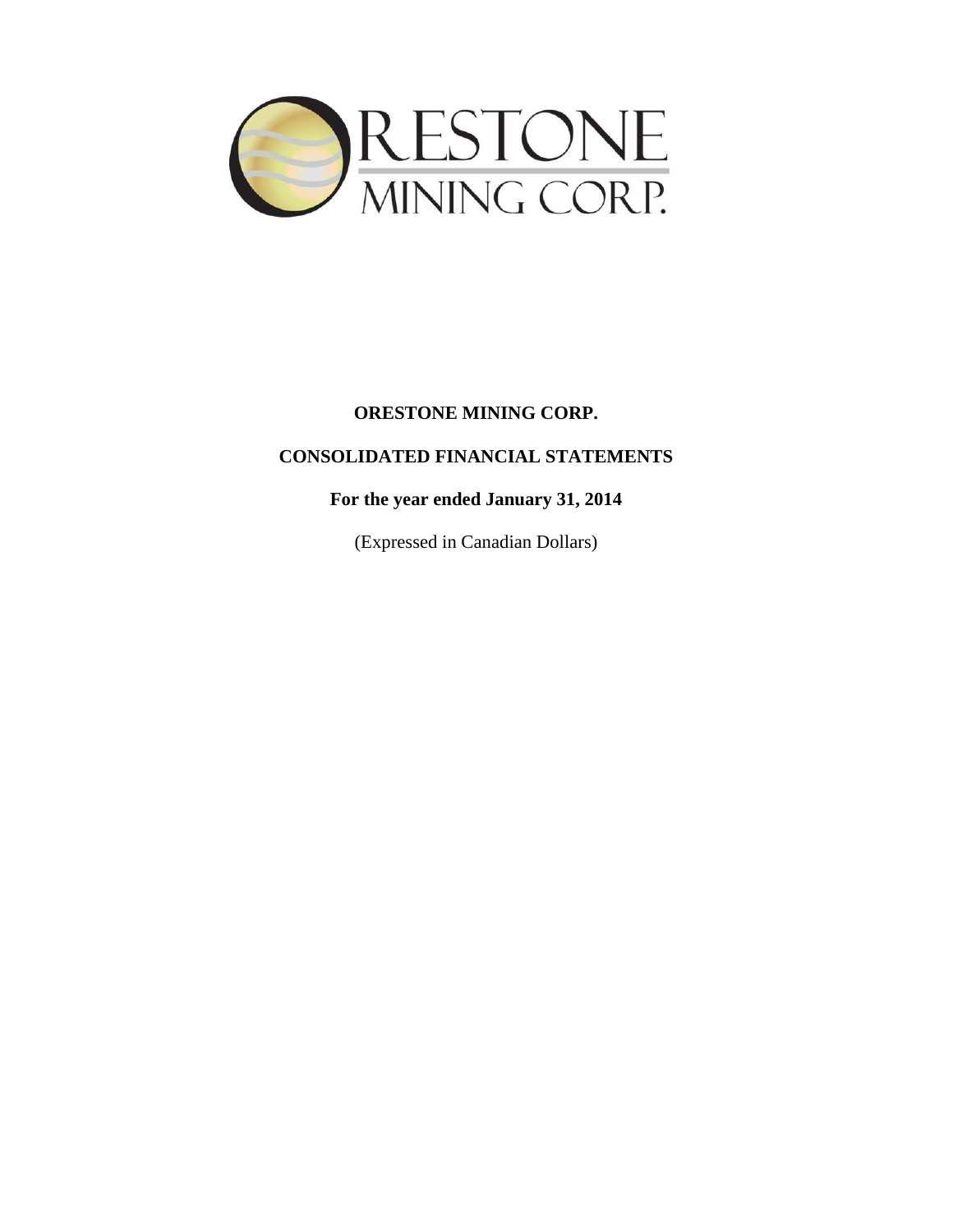#### **INDEPENDENT AUDITORS' REPORT**

#### **To the Shareholders of Orestone Mining Corp.,**

We have audited the accompanying consolidated financial statements of Orestone Mining Corp. and its subsidiaries, which comprise the consolidated statement of financial position as at January 31, 2014 and the consolidated statements of comprehensive loss, cash flows, and changes in equity for the year then ended, and a summary of significant accounting policies and other explanatory information.

#### **Management's Responsibility for the Consolidated Financial Statements**

Management is responsible for the preparation and fair presentation of these consolidated financial statements in accordance with International Financial Reporting Standards as issued by the International Accounting Standards Board, and for such internal control as management determines is necessary to enable the preparation of consolidated financial statements that are free from material misstatement, whether due to fraud or error.

#### **Auditors' Responsibility**

Our responsibility is to express an opinion on these consolidated financial statements based on our audit. We conducted our audit in accordance with Canadian generally accepted auditing standards. Those standards require that we comply with ethical requirements and plan and perform the audit to obtain reasonable assurance whether the consolidated financial statements are free of material misstatement.

An audit involves performing procedures to obtain audit evidence about the amounts and disclosures in the consolidated financial statements. The procedures selected depend on the auditor's judgment, including the assessment of the risks of material misstatement of the consolidated financial statements, whether due to fraud or error. In making those risk assessments, the auditor considers internal control relevant to the entity's preparation and fair presentation of the consolidated financial statements in order to design audit procedures that are appropriate in the circumstances, but not for the purpose of expressing an opinion on the effectiveness of the entity's internal control. An audit also includes evaluating the appropriateness of accounting policies used and the reasonableness of accounting estimates made by management, as well as evaluating the overall presentation of the consolidated financial statements.

We believe that the audit evidence we have obtained is sufficient and appropriate to provide a basis for our audit opinion.

#### **Opinion**

In our opinion, the consolidated financial statements present fairly, in all material respects, the financial position of Orestone Mining Corp. and its subsidiaries as at January 31, 2014 and their financial performance and their cash flows for the year ended January 31, 2014 in accordance with International Financial Reporting Standards as issued by the International Accounting Standards Board.

#### **Emphasis of Matter**

Without modifying our opinion, we draw attention to Note 1 in the consolidated financial statements which indicates that the Company has limited working capital, has incurred significant losses since inception and is also dependent upon its ability to secure new sources of financing to fund on-going operations. These conditions, along with other matters as set forth in Note 1, indicate the existence of a material uncertainty that may cast significant doubt about the Company's ability to continue as a going concern.

#### **Other Matter**

The consolidated financial statements of Orestone Mining Corp. and its subsidiaries as at and for the year then ended January 31, 2013, were audited by other auditors who expressed an unmodified opinion on those statements in their report to the shareholders dated May 23, 2013.

#### **CHARTERED ACCOUNTANTS**

De Visser Gray LLP

Vancouver, Canada May 28, 2014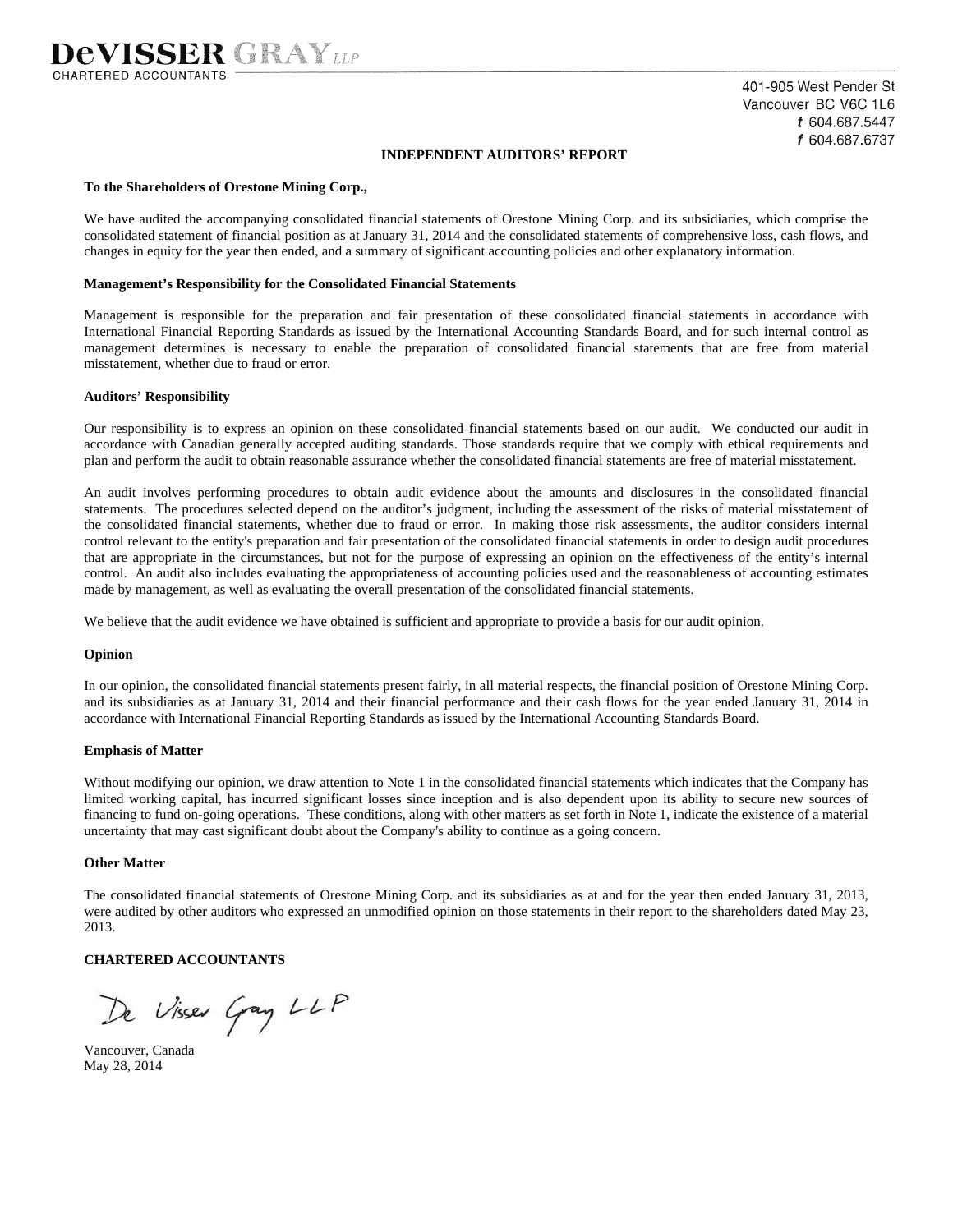# **ORESTONE MINING CORP.**

# CONSOLIDATED STATEMENTS OF FINANCIAL POSITION

(Expressed in Canadian dollars)

|                                             | <b>Notes</b>   | January 31, | January 31, |
|---------------------------------------------|----------------|-------------|-------------|
|                                             |                | 2014        | 2013        |
| <b>ASSETS</b>                               |                | \$          | \$          |
| <b>Current Assets</b>                       |                |             |             |
| Cash and cash equivalents                   | 3              | 454,786     | 1,037,813   |
| Receivables                                 | $\overline{4}$ | 54,543      | 78,265      |
| Mineral exploration tax credits recoverable | 6              | 62,279      | 238,341     |
| Prepaids                                    |                | 32,070      | 39,494      |
|                                             |                | 603,678     | 1,393,913   |
| <b>Non-current Assets</b>                   |                |             |             |
| Equipment                                   | 5              | 272         |             |
| Exploration and evaluation assets           | 6              | 3,733,792   | 3,476,417   |
| Deposits                                    | 6              | 42,800      | 42,800      |
| <b>Reclamation</b> bonds                    | 6              | 29,000      | 29,000      |
|                                             |                | 3,805,864   | 3,548,217   |
|                                             |                | 4,409,542   | 4,942,130   |
| <b>LIABILITIES</b>                          |                |             |             |
| <b>Current</b>                              |                |             |             |
| Trade and other payables                    | 7              | 55,292      | 319,248     |
| Due to related parties                      | 8              |             | 10,000      |
|                                             |                | 55,292      | 329,248     |
|                                             |                |             |             |
| <b>SHAREHOLDERS' EQUITY</b>                 |                |             |             |
| Share capital                               | 9              | 6,142,828   | 6,006,679   |
| <b>Reserves</b>                             | 9              | 1,380,382   | 1,204,012   |
| Deficit                                     |                | (3,168,960) | (2,597,809) |
|                                             |                | 4,354,250   | 4,612,882   |
|                                             |                |             |             |
|                                             |                | 4,409,542   | 4,942,130   |

**Nature and continuance of operations** (Note 1) **Commitments** (Note 11) **Subsequent events** (Note 16)

These consolidated financial statements are authorized for issue by the Board of Directors on May 28, 2014

They are signed on the Company's behalf by:

| "David Hottman" | Jirector | "Gary Nordin" | <b>Jirector</b> |
|-----------------|----------|---------------|-----------------|
| David Hottman   |          | Gary Nordin   |                 |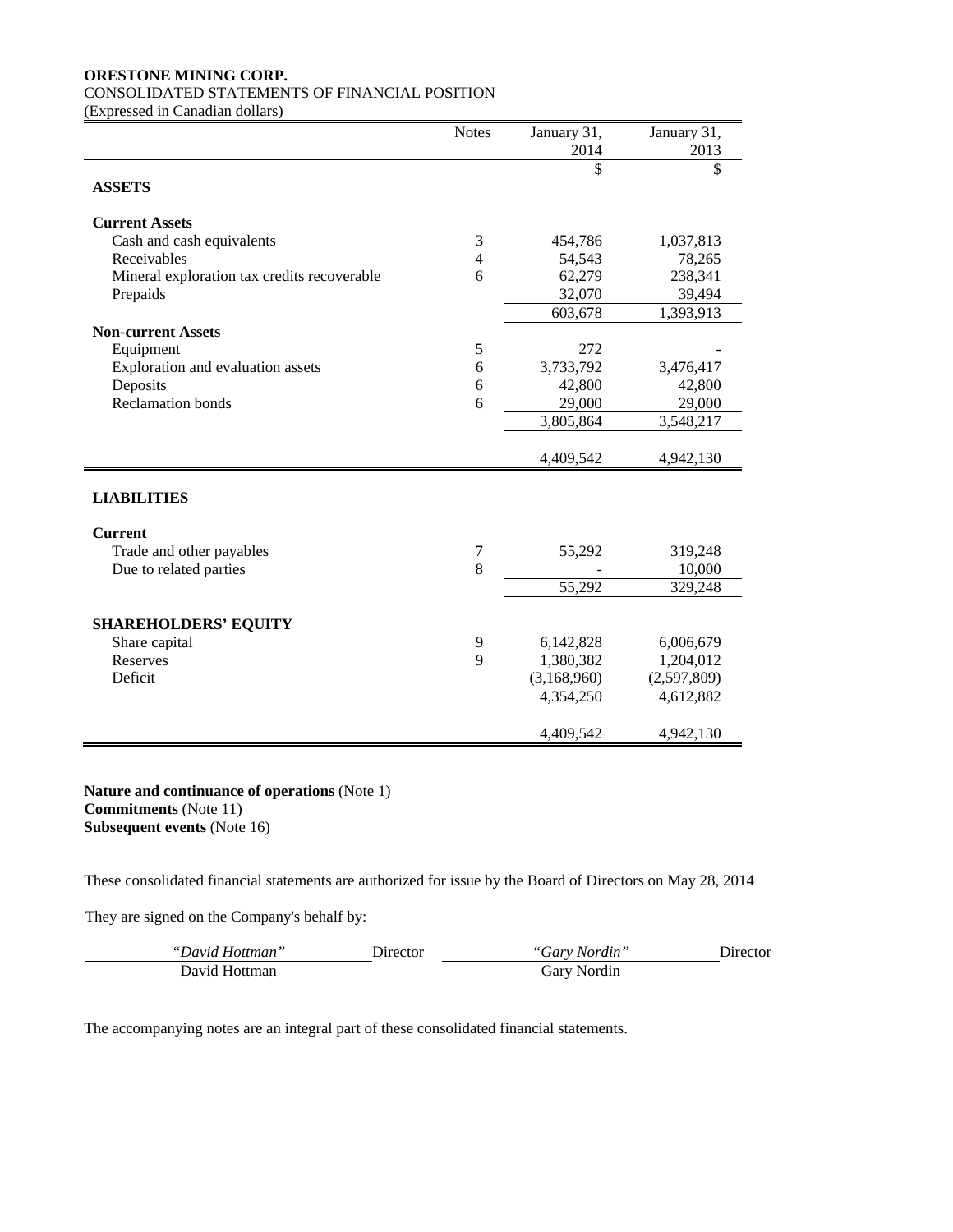# **ORESTONE MINING CORP.**  CONSOLIDATED STATEMENTS OF COMPREHENSIVE LOSS

(Expressed in Canadian dollars)

|                                           | For the years ended January 31, |            |           |  |
|-------------------------------------------|---------------------------------|------------|-----------|--|
|                                           | <b>Notes</b>                    | 2014       | 2013      |  |
|                                           |                                 | \$         | \$        |  |
| <b>EXPENSES</b>                           |                                 |            |           |  |
| Depreciation                              | 5                               | 48         | 453       |  |
| Filing fees                               |                                 | 16,910     | 24,004    |  |
| Investor relations                        |                                 | 48,199     | 88,571    |  |
| Management and consulting fees            | 8                               | 14,500     | 15,700    |  |
| Office, rent and miscellaneous            | 8                               | 117,912    | 108,103   |  |
| Project search                            |                                 | 24,039     | 11,524    |  |
| Professional fees                         |                                 | 28,316     | 54,529    |  |
| Salaries and benefits                     |                                 | 166,238    | 184,459   |  |
| Share-based payments                      | 9                               | 164,264    | 242,332   |  |
|                                           |                                 | 580,426    | 729,675   |  |
| <b>OTHER ITEMS</b>                        |                                 |            |           |  |
| Interest income                           |                                 | (9,275)    | (2,069)   |  |
| Deferred tax recovery                     | 15                              |            | (90, 750) |  |
| Loss on dissolution of subsidiary         | $\overline{2}$                  |            | 2,384     |  |
|                                           |                                 | (9,275)    | (90, 435) |  |
| <b>COMPREHENSIVE LOSS</b>                 |                                 | (571, 151) | (639,240) |  |
| <b>LOSS PER SHARE - Basic and diluted</b> | 10                              | (0.02)     | (0.03)    |  |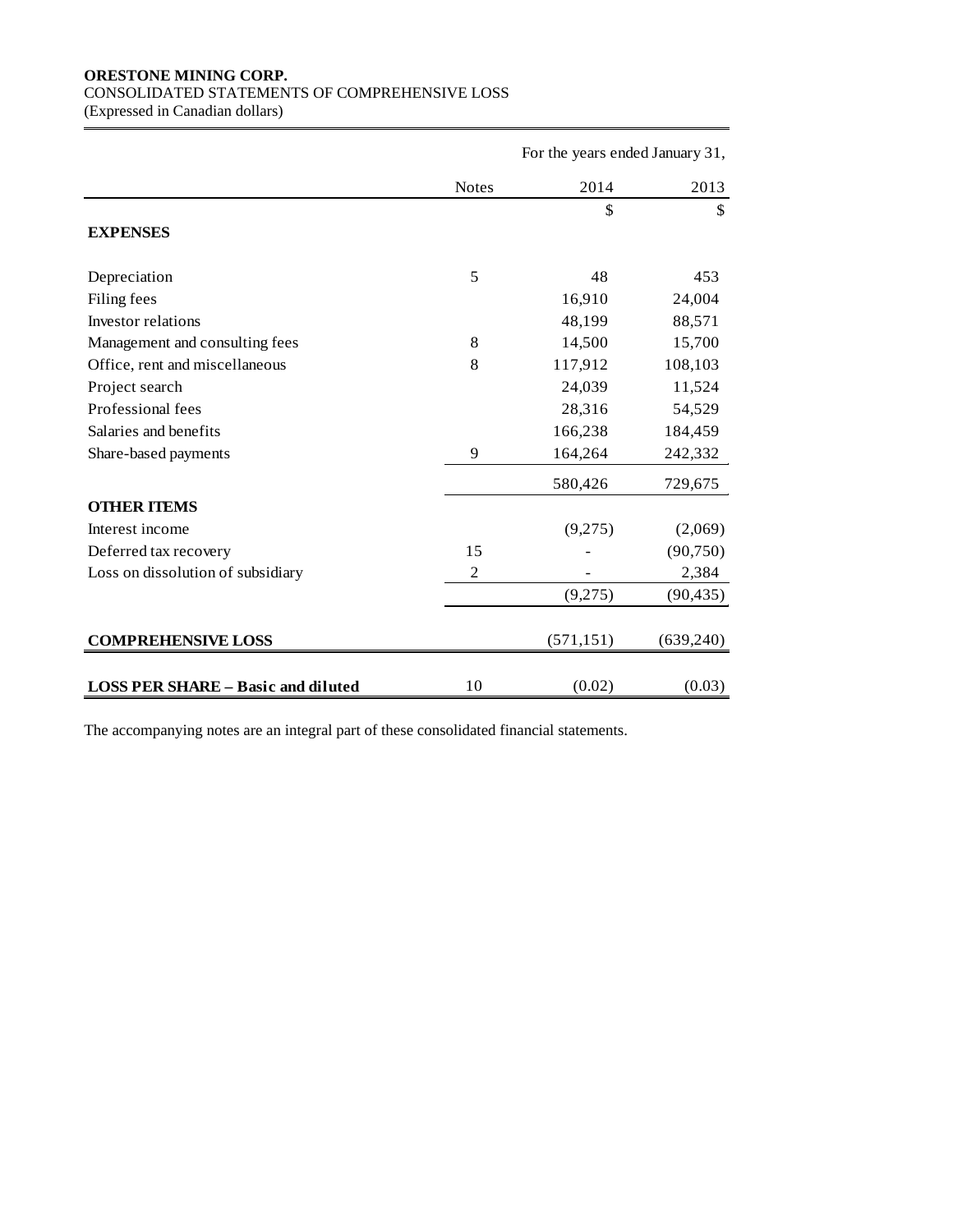## **ORESTONE MINING CORP.**

# CONSOLIDATED STATEMENT OF CHANGES IN EQUITY

(Expressed in Canadian dollars)

|                                       |              |                          |              |                          |    |                          | Reserves                 |               |             |                          |    | Total         |
|---------------------------------------|--------------|--------------------------|--------------|--------------------------|----|--------------------------|--------------------------|---------------|-------------|--------------------------|----|---------------|
|                                       |              | Number of                |              |                          |    |                          | Agent's                  |               | Share-based |                          |    | shareholders' |
|                                       | <b>Notes</b> | shares                   |              | Share capital            |    | Warrant                  | Warrants                 |               | payments    | Deficit                  |    | equity        |
|                                       |              |                          |              |                          |    |                          |                          |               |             |                          |    |               |
| Balance as at January 31, 2012        |              | 16,397,323               | \$.          | 4,709,009                | S. | 317,160                  | $\sim$                   | <sup>\$</sup> | 143,974     | \$(1,958,569)            | -S | 3,211,574     |
| Shares issued                         |              |                          |              |                          |    |                          |                          |               |             |                          |    |               |
| For cash                              | 9            | 19,175,000               |              | 1,597,853                |    | 402,147                  |                          |               |             |                          |    | 2,000,000     |
| For debt settlement                   | 8.9          | 220,500                  |              | 35,280                   |    | $\overline{\phantom{a}}$ | 98,399                   |               |             |                          |    | 133,679       |
| Share issue costs                     | 9            | $\overline{\phantom{a}}$ |              | (244, 713)               |    | $\overline{\phantom{a}}$ | $\overline{\phantom{a}}$ |               |             | $\overline{\phantom{0}}$ |    | (244, 713)    |
| Deferred flow-through share liability |              |                          |              | (90,750)                 |    |                          |                          |               |             |                          |    | (90,750)      |
| Share-based payments                  | 9            | $\overline{\phantom{a}}$ |              | $\overline{\phantom{a}}$ |    |                          | $\overline{\phantom{a}}$ |               | 242,332     |                          |    | 242,332       |
| Comprehensive loss for the year       |              | Ξ.                       |              | $\overline{\phantom{a}}$ |    | $\overline{\phantom{a}}$ |                          |               |             | (639,240)                |    | (639, 240)    |
| Balance as at January 31, 2013        |              | 35,792,823               | <sup>S</sup> | 6,006,679                | S. | 719,307                  | \$98,399                 | - \$          | 386,306     | (2,597,809)              | -S | 4,612,882     |
| Shares issued                         |              |                          |              |                          |    |                          |                          |               |             |                          |    |               |
| For cash                              | 9            | 1,779,410                |              | 139,144                  |    | 12,106                   |                          |               |             |                          |    | 151,250       |
| Share issue costs                     | 9            | $\overline{\phantom{a}}$ |              | (2,995)                  |    | $\overline{\phantom{a}}$ | $\overline{\phantom{a}}$ |               |             | $\overline{\phantom{a}}$ |    | (2,995)       |
| Share-based payments                  | 9            | -                        |              |                          |    |                          | $\overline{\phantom{0}}$ |               | 164,264     |                          |    | 164,264       |
| Comprehensive loss for the year       |              |                          |              |                          |    |                          |                          |               |             | (571, 151)               |    | (571, 151)    |
|                                       |              |                          |              |                          |    |                          |                          |               |             |                          |    |               |
| Balance as at January 31, 2014        |              | 37,572,233               | \$.          | 6,142,828                | S. | 731,413                  | \$98,399                 | <b>S</b>      | 550,570     | $$$ (3,168,960)          | -S | 4,354,250     |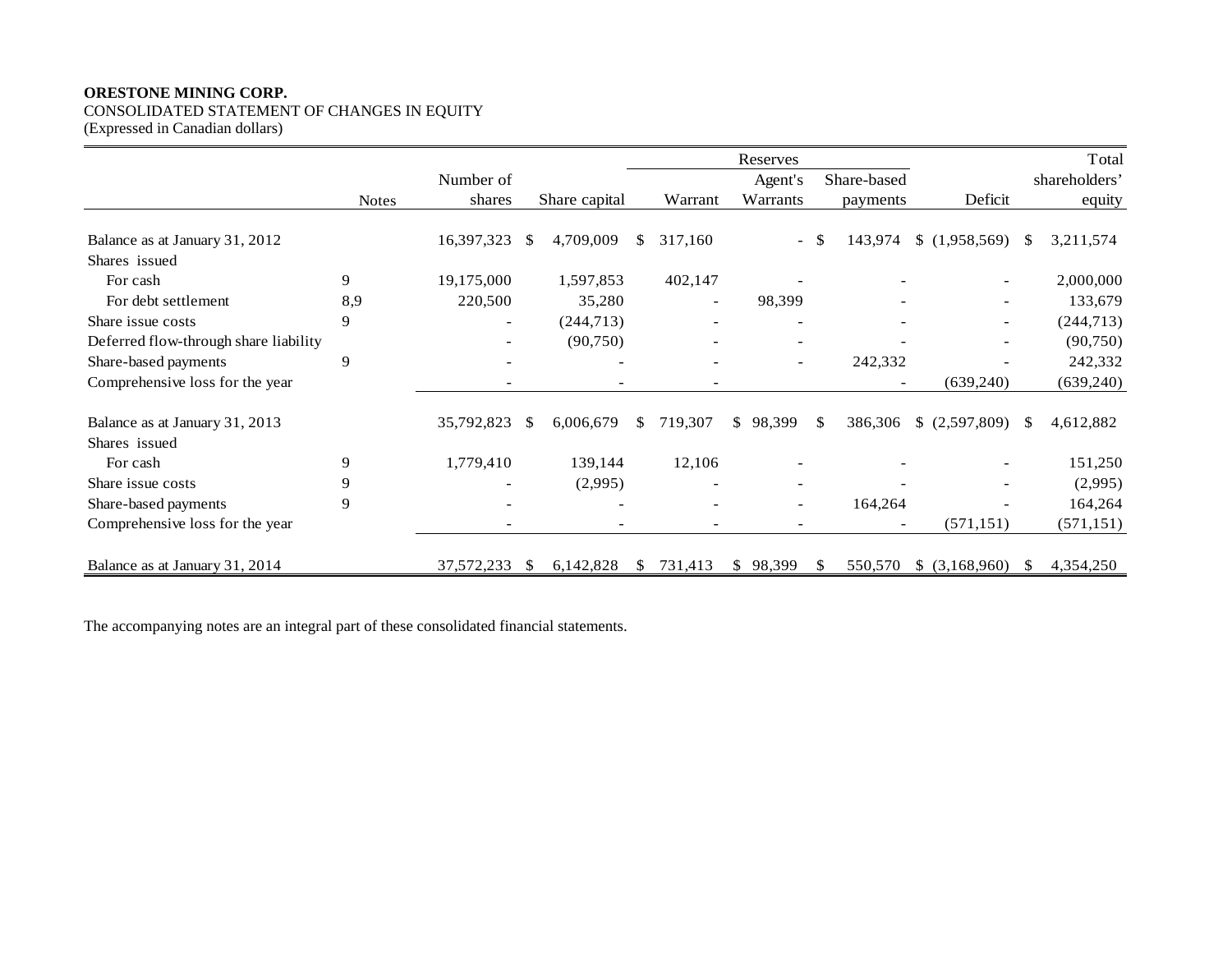# **ORESTONE MINING CORP.**

# CONSOLIDATED STATEMENTS OF CASH FLOWS

(Expressed in Canadian dollars)

|                                             | For the years ended January 31, |              |  |
|---------------------------------------------|---------------------------------|--------------|--|
|                                             | 2014                            | 2013         |  |
|                                             | \$                              | \$           |  |
| <b>CASH FLOWS FROM OPERATING ACTIVITIES</b> |                                 |              |  |
| Net loss                                    | \$ (571,151)                    | \$ (639,240) |  |
| Non-cash operating items:                   |                                 |              |  |
| Depreciation                                | 48                              | 453          |  |
| Loss on dissolution of subsidiary           |                                 | 2,384        |  |
| Share-based payments                        | 164,264                         | 242,332      |  |
| Reversal of flow-through share liability    |                                 | (90, 750)    |  |
|                                             | (406, 839)                      | (484, 821)   |  |
| Changes in non-cash working capital items:  |                                 |              |  |
| Receivables                                 | 23,722                          | (6,070)      |  |
| Mining tax credit recoverable               | 238,341                         | (1,550)      |  |
| Prepaids                                    | 7,424                           | (5, 418)     |  |
| Trade and other payables                    | (19, 851)                       | (376, 530)   |  |
| Due to related parties                      | (10,000)                        | (35, 875)    |  |
| Net cash used in operating activities       | (167, 203)                      | (910, 264)   |  |
| <b>CASH FLOWS FROM INVESTING ACTIVITIES</b> |                                 |              |  |
| Exploration and evaluation assets           | (563,759)                       | (131,048)    |  |
| Purchase of equipment                       | (320)                           |              |  |
| Net cash used in investing activities       | (564,079)                       | (131, 048)   |  |
| <b>CASH FLOWS FROM FINANCING ACTIVITIES</b> |                                 |              |  |
| Proceeds from issuance of common shares     | 151,250                         | 2,000,000    |  |
| Share issue costs                           | (2,995)                         | (111, 034)   |  |
| Net cash provided by financing activities   | 148,255                         | 1,888,966    |  |
| <b>CHANGE IN CASH</b>                       | (583, 027)                      | 847,654      |  |
| <b>CASH, BEGINNING</b>                      | 1,037,813                       | 190,159      |  |
| <b>CASH, ENDING</b>                         | \$454,786                       | \$1,037,813  |  |

Supplemental disclosures with respect to cash flows (Note 14)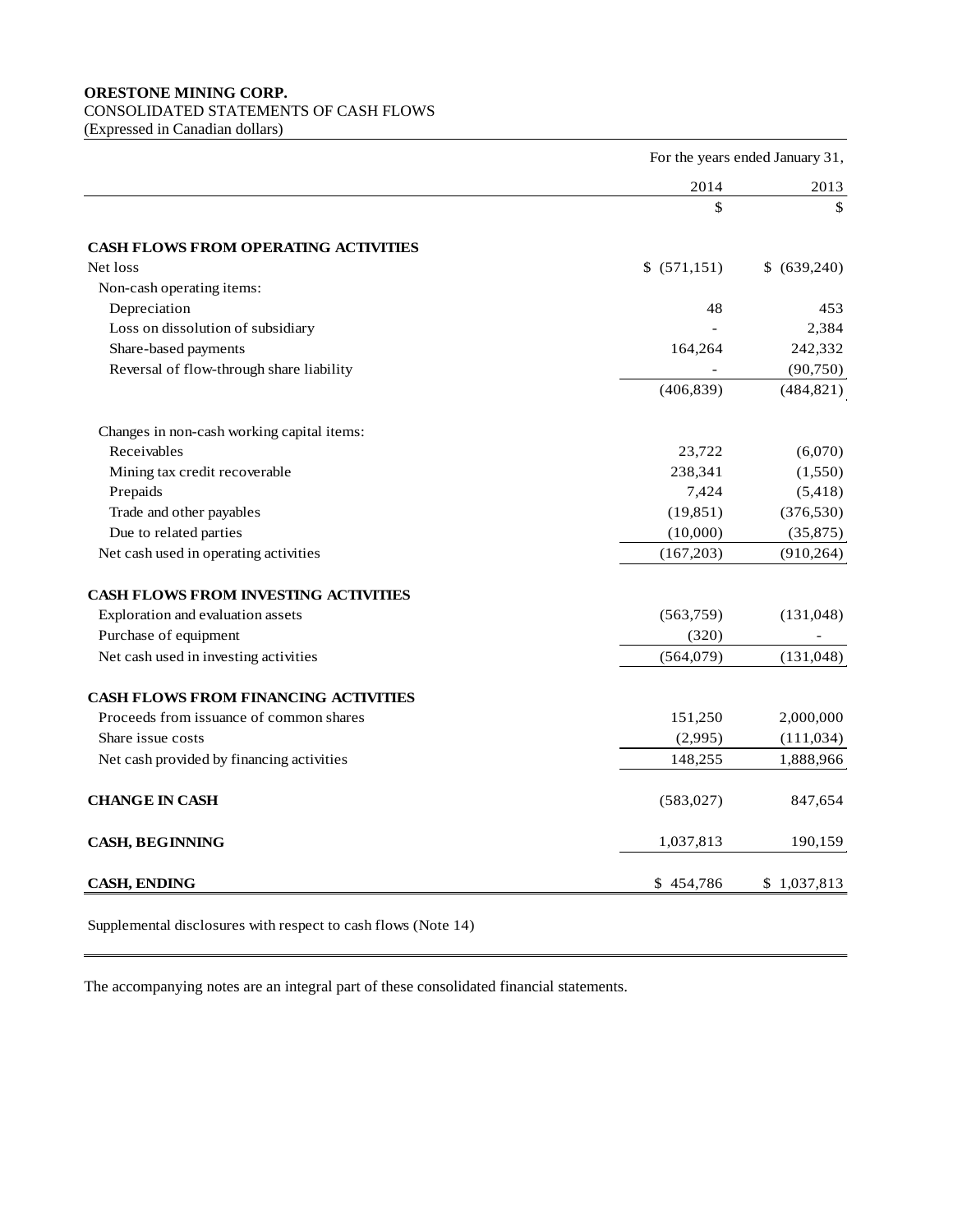# **1. NATURE AND CONTINUANCE OF OPERATIONS**

 Orestone Mining Corp. (the "Company") was incorporated under the Business Corporations Act (British Columbia) on April 30, 2007 and its principal business activity is the exploration of mineral properties. The address of the Company's registered and head office is 19<sup>th</sup> floor, 885 West Georgia Street, Vancouver, BC, Canada V6C 3H4. During the year ended January 31, 2013, the Company completed a 4:1 share consolidation. All references to number of shares and per share amounts have been retroactively restated to reflect the share consolidation. The Company's shares are listed on the TSX-Venture Exchange.

 These consolidated financial statements have been prepared in accordance with International Financial Reporting Standards ("IFRS") applicable to a going concern basis which assumes that the Company will be able to realize its assets and discharge its liabilities in the normal course of business for the foreseeable future. The continuing operations of the Company are dependent upon its ability to raise adequate financing to develop its exploration and evaluation assets, and to commence profitable operations in the future. To date the Company has not generated any significant revenues and is considered to be in the exploration stage. These uncertainties may cast significant doubt about the Company's ability to continue as a going concern.

 Management's plan includes continuing to pursue additional sources of financing through equity offerings, seeking joint venture partners to fund exploration, monitoring exploration activity and reducing overhead costs. Should the Company be unable to realize on its assets and discharge its liabilities in the normal course of business, the net realizable value of its assets may be materially less than the amounts recorded on the consolidated statement of financial position. Further discussion of liquidity risk has been disclosed in Notes 12 and 13.

 These consolidated financial statements do not include any adjustments relating to the recoverability and classification of recorded asset amounts and classification of liabilities that might be necessary should the Company be unable to continue in existence.

|                 | January 31, 2014 | January 31, 2013 |
|-----------------|------------------|------------------|
| Deficit         | $$$ (3,168,960)  | \$(2,597,809)    |
| Working capital | \$548,386        | \$1,064,665      |

## **2. SIGNIFICANT ACCOUNTING POLICIES AND BASIS OF PRESENTATION**

## **Statement of compliance with International Financial Reporting Standards ("IFRS")**

These consolidated financial statements have been prepared in accordance and compliance with IFRS as issued by the International Accounting Standards Board ("IASB") and interpretations of the International Financial Reporting Interpretations Committee ("IFRIC").

**Basis of presentation**<br>The consolidated financial statements of the Company have been prepared on an accrual basis and are based on historical costs, modified where applicable. The consolidated financial statements are presented in Canadian dollars unless otherwise noted.

## **Significant estimates and assumptions**

The preparation of financial statements in accordance with IFRS requires the Company to make estimates and assumptions concerning the future. The Company's management reviews these estimates and underlying assumptions on an ongoing basis, based on experience and other factors, including expectations of future events that are believed to be reasonable under the circumstances. Revisions to estimates are adjusted for prospectively in the period in which the estimates are revised.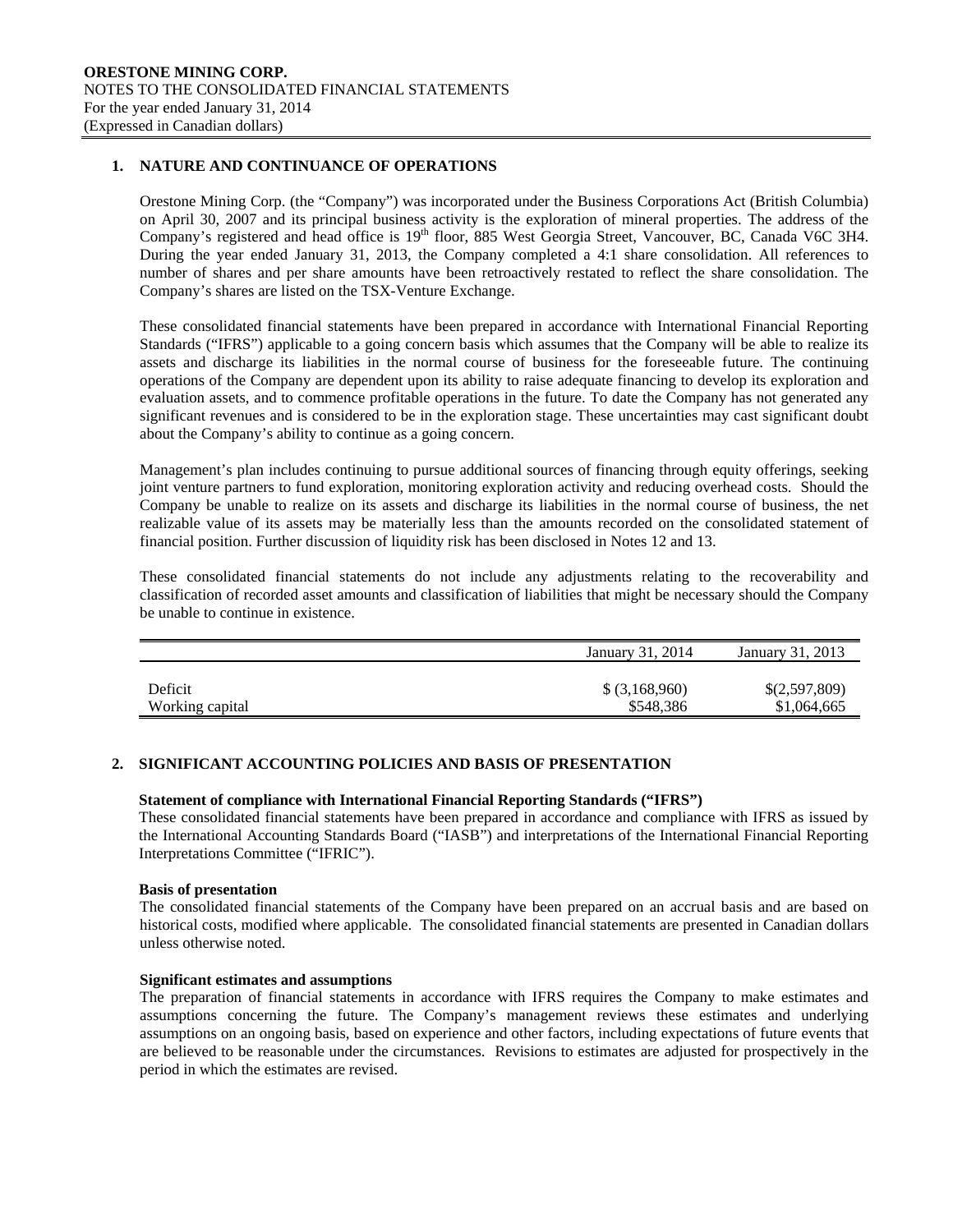#### **Significant estimates and assumptions (cont'd)**

Estimates and assumptions where there is significant risk of material adjustments to assets and liabilities in future accounting periods include stock-based awards and payments and the recoverability of the carrying value of exploration and evaluation assets.

#### **Significant judgments**

The preparation of financial statements in accordance with IFRS requires the Company to make judgments, apart from those involving estimates, in applying accounting policies. The most significant judgments in applying the Company's financial statements include:

- the assessment of the Company's ability to continue as a going concern and whether there are events or conditions that may give rise to significant uncertainty; and
- the classification / allocation of expenditures as exploration and evaluation expenditures or operating expenses.

## **Basis of consolidation**

#### *Subsidiaries*

The consolidated financial statements include the financial statements of the Company and entities controlled by the Company (its "subsidiaries"). Control is achieved where the Company has the power to govern the financial and operating policies of an entity so as to obtain benefits from its activities.

The Company's subsidiaries are:

|                                 | % of ownership |        | Jurisdiction Principal activity |
|---------------------------------|----------------|--------|---------------------------------|
| Intuitive Exploration Inc.      | 100%           | Canada | Exploration company             |
| Intuitive Exploration USA Inc.* | $-$ %          | USA    | Exploration company             |

\* The consolidated financial statements of the Company for the year ended January 31, 2013 include 100% of the operating activities of Intuitive Exploration USA Inc. up to the date of dissolution on September 26, 2012.

 Subsidiaries are fully consolidated from the date of acquisition, being the date on which the Company obtains control, and continue to be consolidated until the date that such control ceases.

# *Jointly controlled operations and assets*

Joint control is defined as contractually agreed sharing of control over an economic activity, and exists only when the strategic financial and operating decisions relating to the activity require the unanimous consent of the parties sharing control (the ventures). A portion of the Company's exploration activities is conducted jointly with others when the Company enters into agreements that provide for specific percentage interests in exploration properties.

A jointly controlled asset involves joint control and ownership by the Company and other venturers of assets contributed to or acquired for the purpose of the joint venture, without the formation of a corporation, partnership or other entity. The Company accounts for its share of the jointly controlled assets, any liabilities it has incurred, its share of any liabilities jointly incurred with other ventures, income from the sale or use of its share of the joint venture's output, together with its share of the expenses incurred by the joint venture, and any expenses it incurs in relation to its interest in the joint venture.

As at January 31, 2014 and January 31, 2013 the Company has a 51% in the Todd Creek Property joint venture (Note 6), which is accounted for as a jointly controlled asset.

#### *Inter-company balances and transactions*

Inter-company balances and transactions, including unrealised income and expenses arising from inter-company transactions, are eliminated in preparing the consolidated financial statements.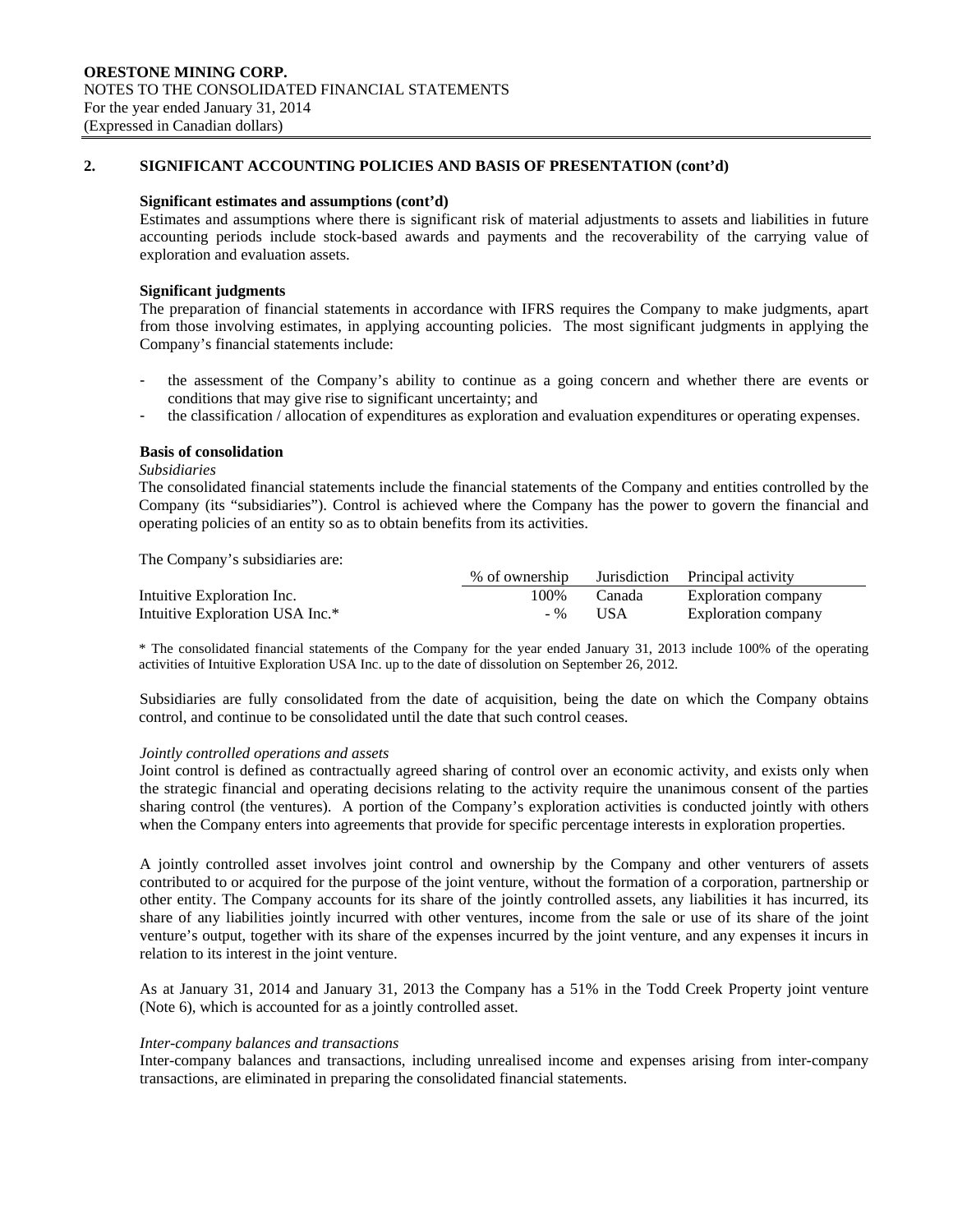#### **Foreign currency translation**

# *Functional currency*

The functional currency of the Company and its subsidiaries is measured using the currency of the primary economic environment in which that entity operates. The consolidated financial statements are presented in Canadian dollars, which is the presentation and the functional currency of the parent company and all of its subsidiaries.

#### *Transactions and balances*

 Foreign denominated monetary assets and liabilities are translated to their Canadian dollar equivalents using foreign exchange rates that prevailed at the period end exchange rate. Non-monetary items are translated at historical exchange rates, except for items carried at market value, which are translated at the rate of exchange in effect at the period end exchange rate. Revenue and expenses are translated at average rates of exchange during the period. Exchange gains or losses arising on foreign currency translation are included in the determination of operating results for the year.

#### **Equipment**

Equipment is stated at historical cost less accumulated depreciation and accumulated impairment losses. Depreciation is provided on the declining balance basis at the following rates per annum:

| Equipment          | 20% |
|--------------------|-----|
| Computer equipment | 55% |

Subsequent costs are included in the asset's carrying amount or recognized as a separate asset, as appropriate, only when it is probable that future economic benefits associated with the item will flow to the Company and the cost of the item can be measured reliably. The carrying amount of the replaced part is derecognized. All other repairs and maintenance are charged to the statement of comprehensive loss during the financial period in which they are incurred.

Gains and losses on disposals are determined by comparing the proceeds with the carrying amount and are recognized in profit or loss.

#### **Exploration and evaluation assets**

Exploration and evaluation assets include the costs of acquiring licenses, costs associated with exploration and evaluation activity, and the fair value (at acquisition date) of exploration and evaluation assets acquired in a business combination. Exploration and evaluation expenditures are capitalized. Costs incurred before the Company has obtained the legal rights to explore an area are recognized in profit or loss.

Mining exploration tax credits from the Government of British Columbia for certain exploration expenditures incurred in British Columbia are treated as a reduction of the exploration and development costs of the respective exploration property.

Exploration and evaluation assets are assessed for impairment if (i) sufficient data exists to determine technical feasibility and commercial viability, and (ii) facts and circumstances suggest that the carrying amount exceeds the recoverable amount.

Once the technical feasibility and commercial viability of the extraction of mineral resources in an area of interest are demonstrable, exploration and evaluation assets attributable to that area of interest are first tested for impairment and then reclassified to mining property and development assets within property, plant and equipment.

# **Restoration and environmental obligations**

Recoverability of the carrying amount of any exploration and evaluation assets is dependent on successful development and commercial exploitation, or alternatively, sale of the respective areas of interest.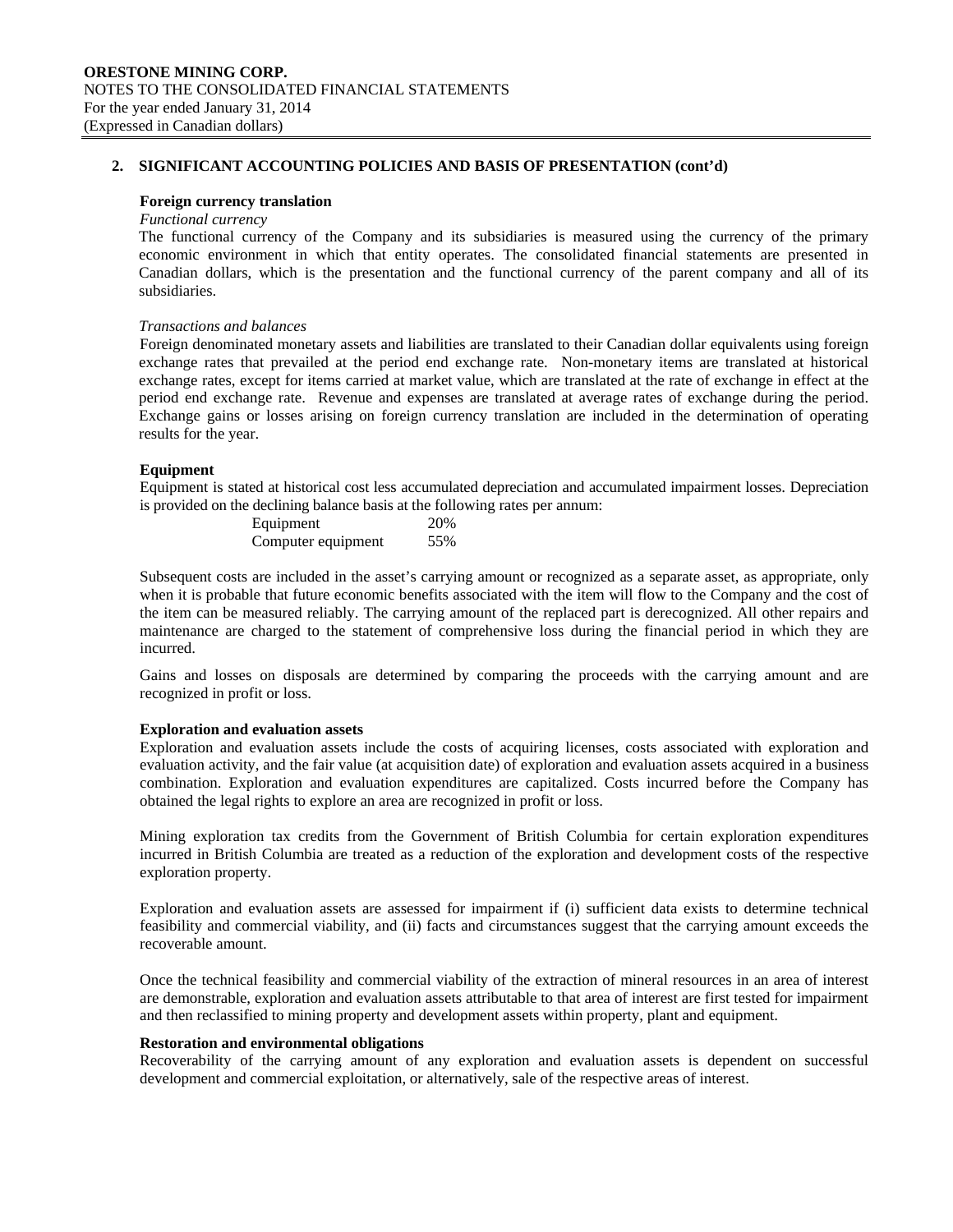#### **Restoration and environmental obligations (cont'd)**

The Company recognizes liabilities for statutory, contractual, constructive or legal obligations associated with the retirement of long-term assets, when those obligations result from the acquisition, construction, development or normal operation of the assets. The net present value of future restoration cost estimates arising from the decommissioning of plant and other site preparation work is capitalized to exploration and evaluation assets along with a corresponding increase in the restoration provision in the period incurred. Discount rates using a pre-tax rate that reflect the time value of money are used to calculate the net present value. The restoration asset will be depreciated on the same basis as other mining assets.

The Company's estimates of restoration costs could change as a result of changes in regulatory requirements, discount rates and assumptions regarding the amount and timing of the future expenditures. These changes are recorded directly to mining assets with a corresponding entry to the restoration provision. The Company's estimates are reviewed annually for changes in regulatory requirements, discount rates, effects of inflation and changes in estimates.

Changes in the net present value, excluding changes in the Company's estimates of reclamation costs, are charged to profit and loss for the period.

The net present value of restoration costs arising from subsequent site damage that is incurred on an ongoing basis during production are charged to profit or loss in the period incurred. The costs of restoration projects that were included in the provision are recorded against the provision as incurred. The costs to prevent and control environmental impacts at specific properties are capitalized in accordance with the Company's accounting policy for exploration and evaluation assets

The Company currently has no known material rehabilitation and environmental costs. The Company however has reclamation bonds in place in the amount of \$29,000 in respect of the Captain property (Note 6).

## **Impairment of non-financial assets**

The carrying amount of the Company's long-lived assets (which include equipment and exploration and evaluation assets) is reviewed for impairment if there is any indication that the carrying amount may not be recoverable. If any such indication is present, the recoverable amount of the asset is estimated in order to determine whether impairment exists.

 An asset's recoverable amount is the higher of fair value less costs to sell and value in use. In assessing value in use, the estimated future cash flows are discounted to their present value, using a pre-tax discount rate that reflects current market assessments of the time value of money and the risks specific to the asset for which estimates of future cash flows have not been adjusted. Where the asset does not generate cash flows that are independent from other assets, the Company estimates the recoverable amount of the cash-generating unit to which the asset belongs.

If the recoverable amount of an asset or cash generating unit is estimated to be less than its carrying amount, the carrying amount is reduced to the recoverable amount. Impairment is recognized immediately as a charge in the statement of comprehensive loss. Where an impairment subsequently reverses, the carrying amount is increased to the revised estimate of recoverable amount but only to the extent that this does not exceed the carrying value that would have been determined if no impairment had previously been recognized. A reversal is recognized as a recovery in the statement of comprehensive loss for the period.

#### **Share-based payments**

 The Company grants share purchase options to directors, officers, employees and consultants to purchase common shares. The fair value of options granted is recognized as a share-based payment expense with a corresponding increase in equity. An individual is classified as an employee when the individual is an employee for legal or tax purposes (direct employee) or provides services similar to those performed by a direct employee.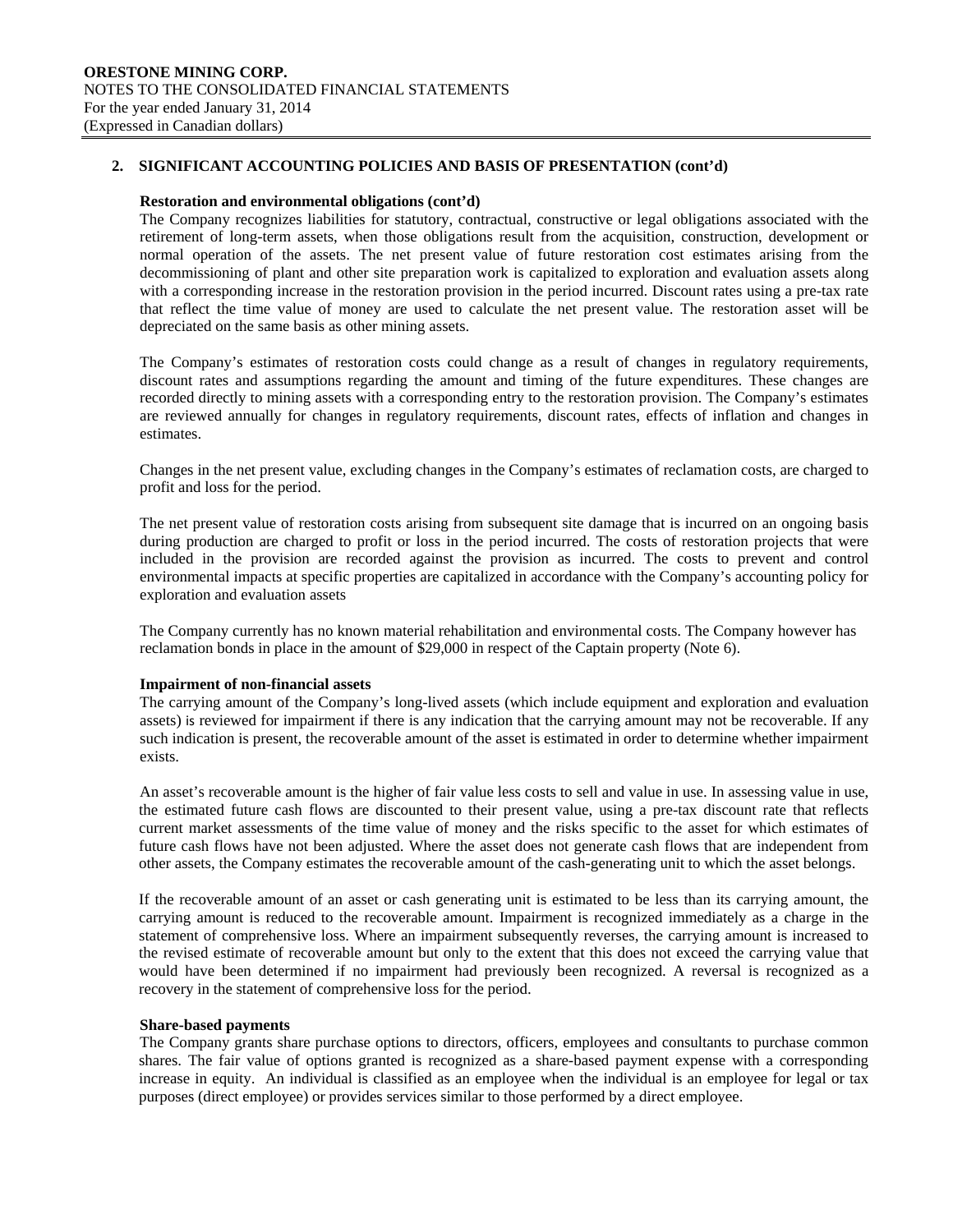#### **Share-based payments (cont`d)**

The fair value is measured at the grant date and each tranche is recognized on a graded-vesting basis over the period during which the options vest. The fair value of the options granted is measured using the Black-Scholes option pricing model taking into account the terms and conditions upon which the options were granted. At each financial position reporting date, the amount recognized as an expense is adjusted to reflect the actual number of share options that are expected to vest.

## **Loss per share**

 The Company uses the treasury stock method to compute the dilutive effect of options, warrants and similar instruments. Under this method the dilutive effect on loss per share is recognized on the use of the proceeds that could be obtained upon exercise of options, warrants and similar instruments. It assumes that the proceeds would be used to purchase common shares at the average market price during the year.

 Basic and diluted losses per common share are calculated using the weighted-average number of common shares outstanding during the year.

**Financial instruments**<br>Financial assets and financial liabilities are measured initially at fair value plus transaction costs, except for financial assets and financial liabilities carried at fair value through profit or loss, which are measured initially at fair value. Financial assets and financial liabilities are measured subsequently as described below.

#### Financial assets

The Company classifies its financial assets into one of the following categories, depending on the purpose for which the asset was acquired. The Company's accounting policy for each category is as follows:

*Fair value through profit or loss* - This category comprises of financial assets classified as held for trading that are either derivatives or assets acquired principally for the purpose of selling or repurchasing it in the near term. They are carried in the statement of financial position at fair value with changes in fair value recognized in the statement of comprehensive loss.

*Loans and receivables* - These assets are non-derivative financial assets with fixed or determinable payments that are not quoted in an active market. They are carried at amortized cost using the effective interest method, less any provision for impairment. Discounting is omitted when the effect of discounting is immaterial. Individually significant receivables are considered for impairment when they are past due or when other objective evidence is received that a specific counterparty may likely default.

*Held-to-maturity investments* - These assets are non-derivative financial assets with fixed or determinable payments and fixed maturities that the Company's management has the positive intention and ability to hold to maturity. These assets are measured at amortized cost using the effective interest method. If there is objective evidence that the investment is impaired, determined by reference to external credit ratings and other relevant indicators, the financial asset is measured at the present value of estimated future cash flows. Any changes to the carrying amount of the investment, including impairment losses, are recognized in the statement of comprehensive loss.

*Available-for-sale* - Non-derivative financial assets not included in the above categories are classified as availablefor-sale. They are carried at fair value with changes in fair value recognized in other comprehensive income. Where a financial asset is disposed of or a decline in the fair value of an available-for-sale financial asset constitutes objective evidence of impairment, the amount of the cumulative gain or loss is reclassified from equity and recognized in the statement of comprehensive loss.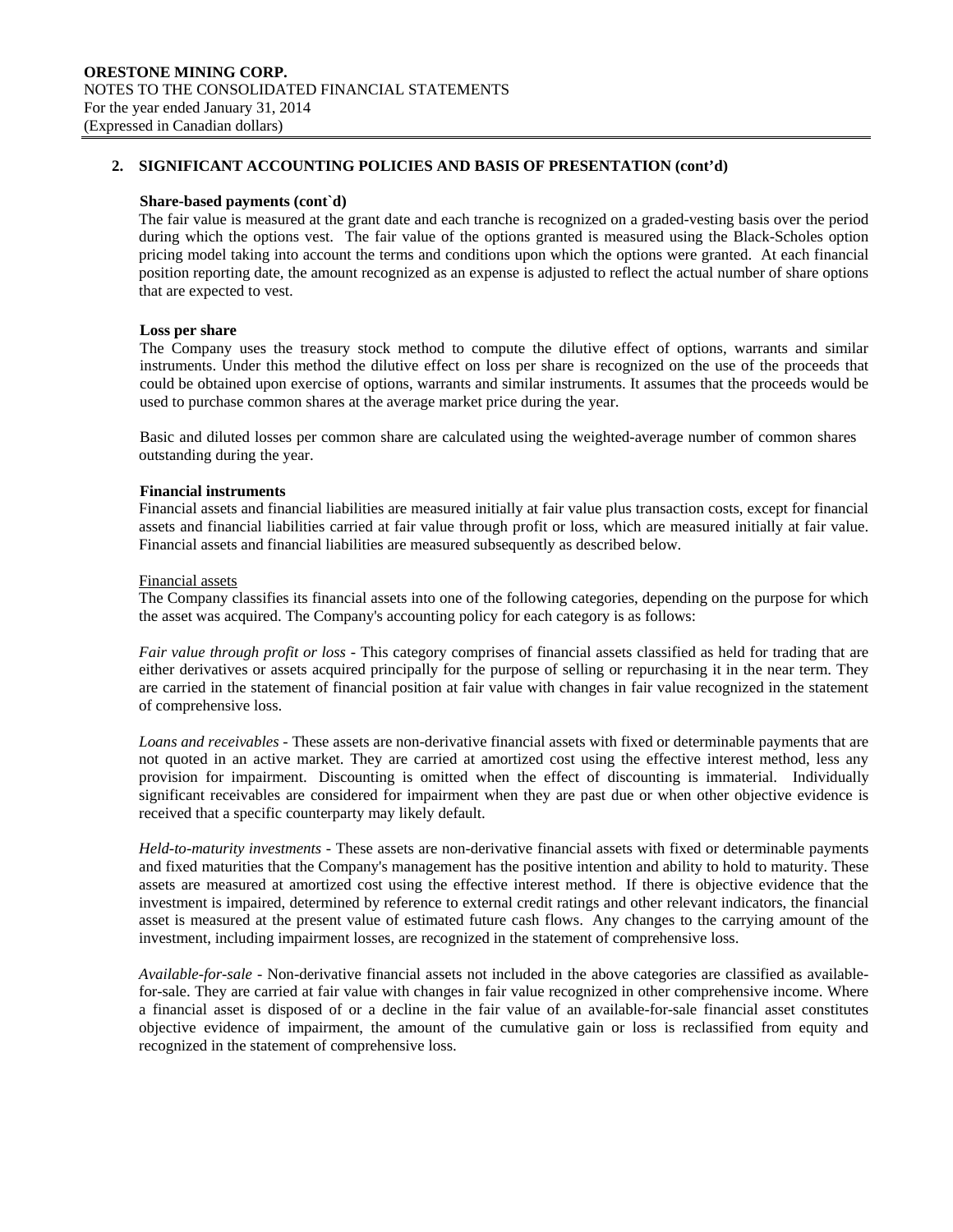#### **Financial instruments (cont`d)**

All financial assets except for those at fair value through profit or loss are subject to review for impairment at least at each reporting date. Financial assets are impaired when there is any objective evidence that a financial asset or a group of financial assets is impaired. Different criteria to determine impairment are applied for each category of financial assets, which are described above. If in a subsequent period, the amount of the impairment loss decreases and the decrease relates to an event occurring after the impairment was recognized, the previously recognized impairment loss is reversed through profit or loss.

#### Financial liabilities

The Company classifies its financial liabilities into one of two categories, depending on the purpose for which the asset was acquired. The Company's accounting policy for each category is as follows:

*Fair value through profit or loss* - This category comprises of financial liabilities classified as held for trading that are either derivatives or liabilities incurred principally for the purpose of selling or repurchasing it in the near term. They are carried in the statement of financial position at fair value with changes in fair value recognized in the statement of comprehensive loss.

*Other financial liabilities*: This category includes promissory notes, amounts due to related parties and accounts payables and accrued liabilities, all of which are recognized at amortized cost using the effective interest method. Discounting is omitted where the effect of discounting is immaterial.

The Company does not have any derivative financial assets and liabilities.

#### **Income taxes**

# Current income tax:

Current income tax assets and liabilities for the current period are measured at the amount expected to be recovered from or paid to the taxation authorities. The tax rates and tax laws used to compute the amount are those that are enacted or substantively enacted, at the reporting date, in the countries where the Company operates and generates taxable income.

Current income tax relating to items recognized directly in other comprehensive income or equity is recognized in other comprehensive income or equity and not in profit or loss. Management periodically evaluates positions taken in the tax returns with respect to situations in which applicable tax regulations are subject to interpretation and establishes provisions where appropriate.

#### Deferred income tax:

Deferred income tax is provided using the asset and liability method on temporary differences at the reporting date between the tax bases of assets and liabilities and their carrying amounts for financial reporting purposes.

The carrying amount of deferred income tax assets is reviewed at the end of each reporting period and recognized only to the extent that it is probable that sufficient taxable profit will be available to allow all or part of the deferred income tax asset to be utilized.

Deferred income tax assets and liabilities are measured at the tax rates that are expected to apply to the year when the asset is realized or the liability is settled, based on tax rates (and tax laws) that have been enacted or substantively enacted by the end of the reporting period.

Deferred income tax assets and deferred income tax liabilities are offset, if a legally enforceable right exists to set off current tax assets against current income tax liabilities and the deferred income taxes relate to the same taxable entity and the same taxation authority.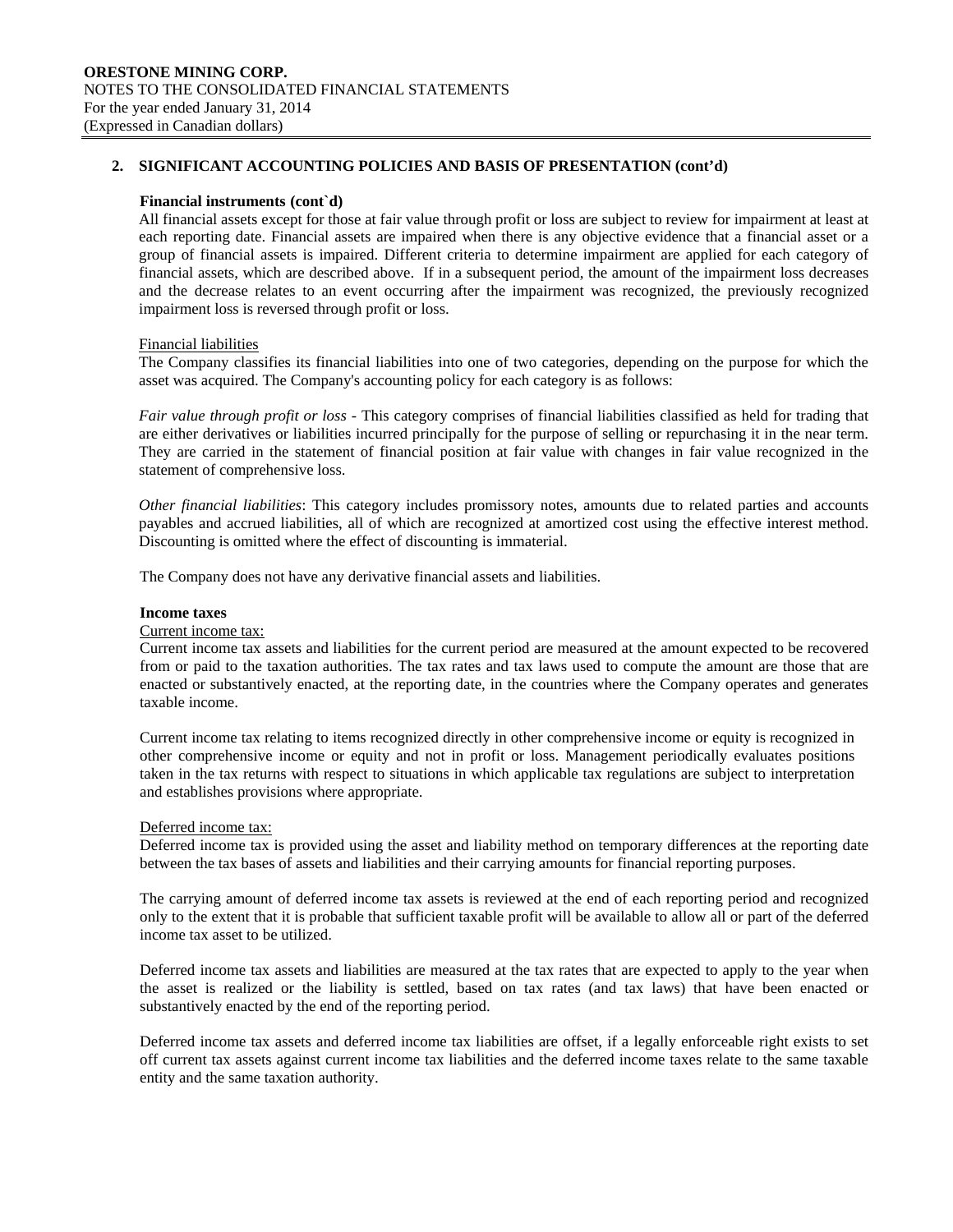#### **Segment reporting**

The Company operates in a single geographical segment, being Canada, and a single reporting segment, being the acquisition, exploration and development of mineral property interests.

#### **New and amended standards adopted by the Company**

Effective February 1, 2013, the Company adopted the following new and revised IFRS that were issued by the IASB:

- Amendments to IAS 1, Presentation of Items of Other Comprehensive Income
- IFRS 7, Financial Instruments: Disclosures
- IFRS 10, Consolidated Financial Statements
- IFRS 11, Joint Arrangements
- IFRS 12, Disclosure of Interests in Other Entities
- IFRS 13, Fair Value Measurement
- IAS 19, Employee Benefits
- IAS 27, Separate Financial Statements
- IAS 28, Investments in Associates and Joint Ventures
- IFRIC 20, Stripping Costs in the Production Phase of a Surface Mine

The application of these new and revised IFRS has not had any material impact on the amounts reported for the current and prior periods but may affect the accounting for future transactions or arrangements.

# **New standards, amendments and interpretations to existing standards not yet effective**

- Effective for annual reporting periods beginning on or after January 1, 2014:
	- IAS 32, Offsetting Financial Assets and Financial Liabilities
	- IAS 36, Recoverable Amount Disclosures for Non‐Financial Assets
	- IAS 39, Novation of Derivatives and Continuation of Hedge Accounting
	- IFRIC 21, Levies
	- Effective date to be finalized:
	- IFRS 9, Financial Instruments, Classification and Measurement

The Company has not early adopted these new and amended standards and is currently assessing the impact that these standards will have on the Company's financial statements.

# **3. CASH AND CASH EQUIVALENTS**

|                       | January 31, | January 31, |
|-----------------------|-------------|-------------|
|                       | 2014        | 2013        |
|                       |             |             |
| Cash on hand          | 42,884      | 375,313     |
| Short-term investment | 411,902     | 662,500     |
|                       | 454,786     | 1,037,813   |

At January 31, 2014, the Company has variable rate investments of \$410,000 (2013 - \$662,500). The instruments yield an interest rate of prime less 1.80%, maturing between May 13, 2014 and October 22, 2014. As of January 31, 2014, \$1,902 (2013 - \$Nil) is accrued as interest receivable on these investments.

Cash equivalents are comprised of highly-liquid instruments issued by commercial banks which are readily convertible into known amounts of cash.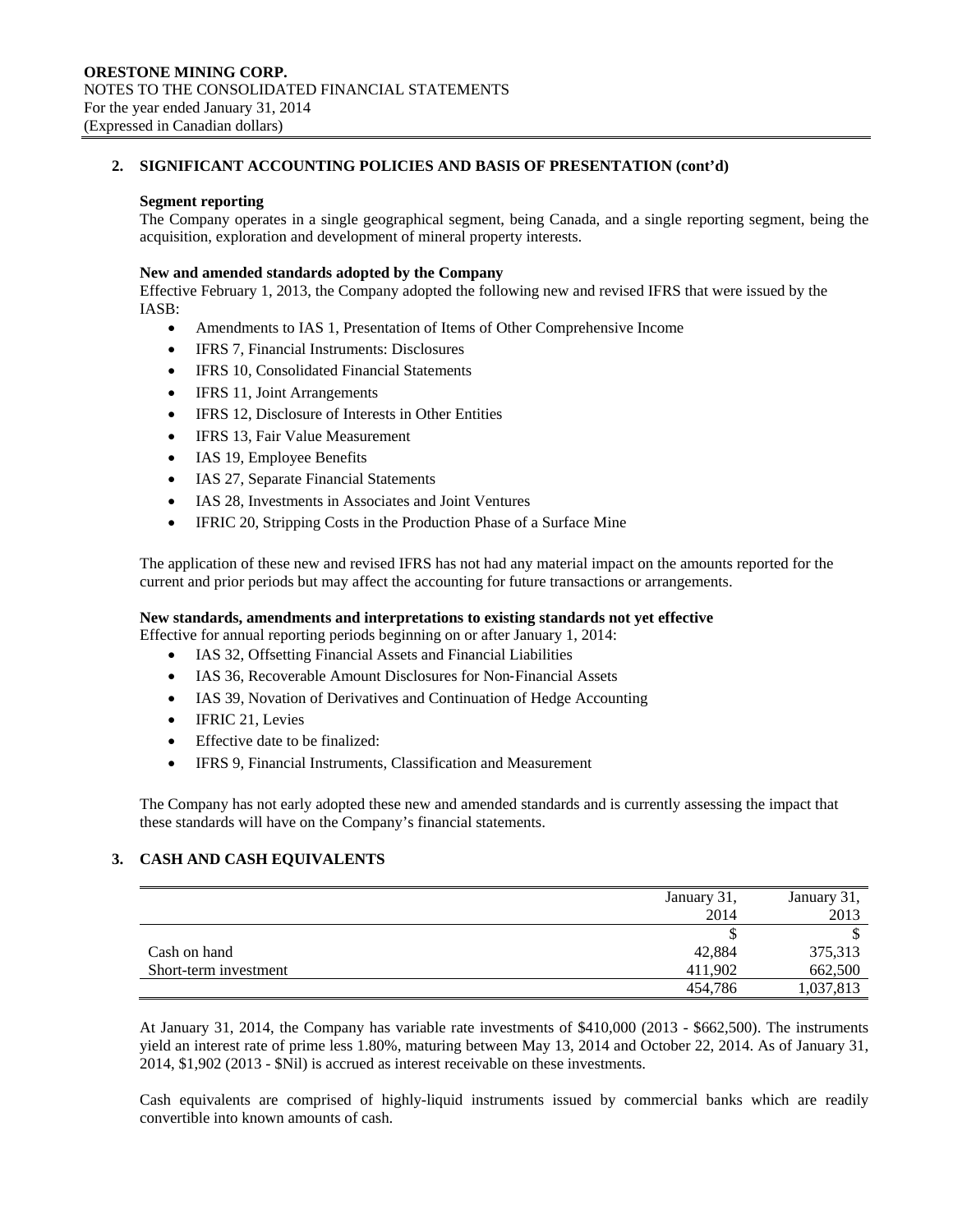# **4. RECEIVABLES**

Receivables consist of the following:

|                                          | January 31, | January 31, |
|------------------------------------------|-------------|-------------|
|                                          | 2014        | 2013        |
|                                          |             |             |
| Due from joint venture partners (Note 6) | 26,443      | 15,557      |
| Government taxes receivable              | 128         | 37,652      |
| Other                                    | 2.673       | 3,556       |
| Related parties receivable (Note 8)      | 25,299      | 21,500      |
|                                          | 54,543      | 78,265      |

# **5. EQUIPMENT**

|                                 | Computer  |           |          |
|---------------------------------|-----------|-----------|----------|
|                                 | equipment | Equipment | Total    |
|                                 | \$        | S         | S        |
| Cost                            |           |           |          |
| Balance as at February 1, 2012  | 7,998     | 4,049     | 12,047   |
| Disposals                       | (7,998)   | (4,049)   | (12,047) |
| Balance as at January 31, 2013  |           |           |          |
| <b>Additions</b>                | 320       |           | 320      |
| Balance as at January 31, 2014  | 320       |           | 320      |
|                                 |           |           |          |
| <b>Accumulated depreciation</b> |           |           |          |
| Balance as at February 1, 2012  | 7,152     | 2,058     | 9,210    |
| Depreciation for the year       | 201       | 252       | 453      |
| <b>Disposals</b>                | (7, 353)  | (2,310)   | (9,663)  |
| Balance as at January 31, 2013  |           |           |          |
| Depreciation for the year       | 48        |           | 48       |
| Balance as at January 31, 2014  | 48        |           | 48       |
|                                 |           |           |          |
| <b>Carrying amounts</b>         |           |           |          |
| At February 1, 2012             | 846       | 1,991     | 2,837    |
| At January 31, 2013             |           |           |          |
| At January 31, 2014             | 272       |           | 272      |

# **6. EXPLORATION AND EVALUATION ASSETS**

#### **Estrella de Oro Property**

On January 16, 2014, the Company signed a five year option agreement ("the Agreement") with Kootenay Silver Inc. to earn a 60 percent interest in the 700-hectare Estrella de Oro gold exploration property located in Sonora State, Mexico, approximately 200 kilometers southeast of the city of Hermosillo.

The option payments consist of staged cash payments totaling USD\$150,000, expenditures of USD\$2,000,000 and the issuance of 200,000 common shares of the Company upon regulatory approval (subsequently issued).

Under the terms of the agreement the staged cash payments and due dates are as follows:

| January 16, 2016 | \$25,000 |
|------------------|----------|
| January 28, 2017 | \$50,000 |
| January 28, 2018 | \$75,000 |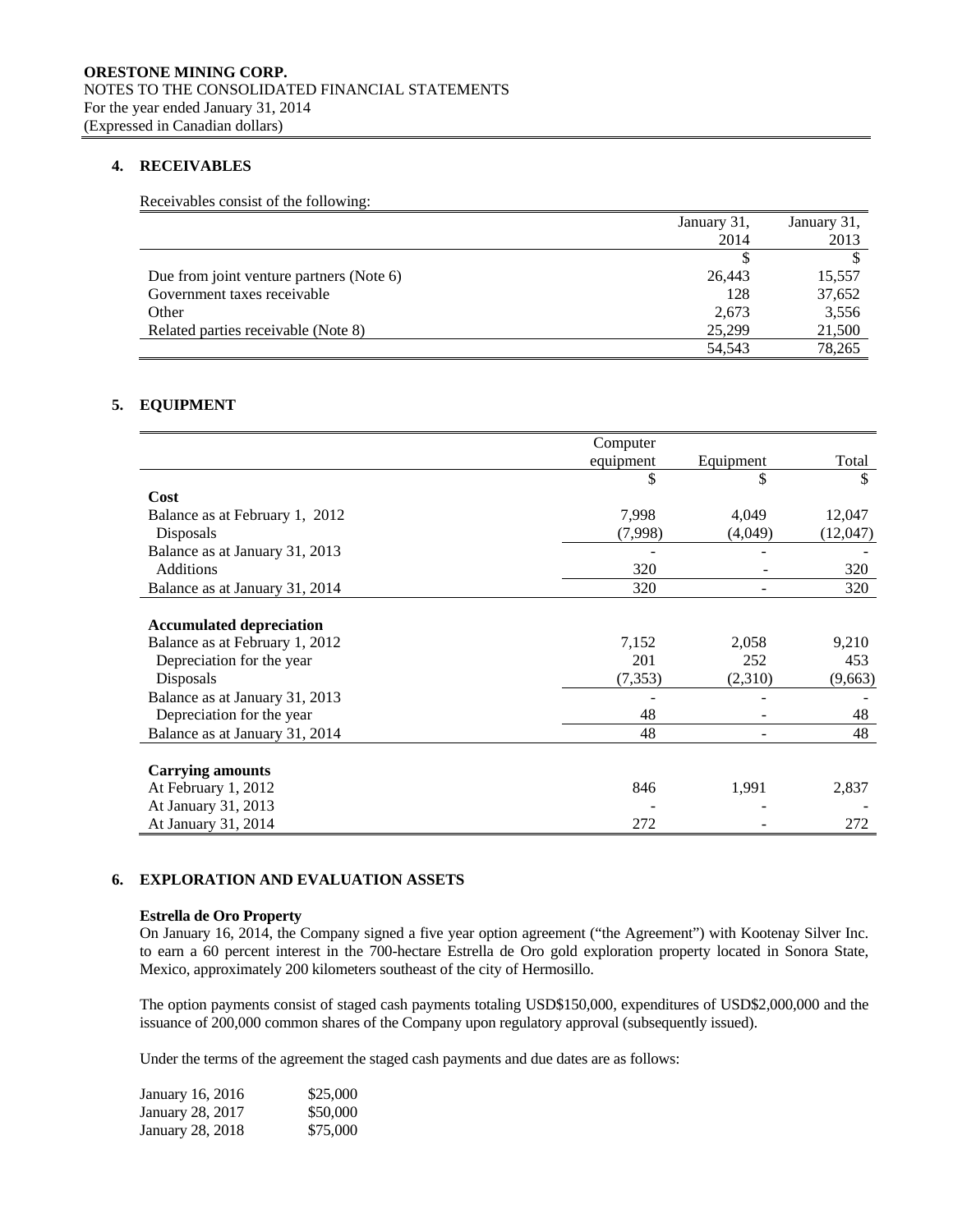## **6. EXPLORATION AND EVALUATION ASSETS (cont'd)**

Under the terms of the agreement the staged expenditures and due dates are as follows:

| January 16, 2016        | \$50,000    |
|-------------------------|-------------|
| January 28, 2017        | \$250,000   |
| January 28, 2018        | \$350,000   |
| <b>January 28, 2019</b> | \$1,350,000 |

#### **Captain Property**

The Company owns a 100% interest in certain mineral claims comprising the Captain Property located near Fort St. James, British Columbia.

At January 31, 2014, included in mineral exploration tax credits recoverable is \$60,791 (January 31, 2013 - \$195,751) relating to the Captain property.

As at January 31, 2014, the Company has issued a \$29,000 (January 31, 2013 - \$29,000) reclamation bond to the Ministry of Energy, Mines and Petroleum Resources of British Columbia to guarantee reclamation of the environment on the Captain Property.

#### **Todd Creek Property**

 On April 3, 2008, the Company signed a property option agreement with Goldeye Explorations Limited ("Goldeye"), Polar Star Mining Corporation ("Polar"), and Geofine Exploration Consultants Ltd. ("Geofine") to acquire an interest in certain claims comprising the Todd Creek Property located in the Skeena Mining Division in northwestern British Columbia.

 The Company earned a 51% interest in the Todd Creek Property by making cash payments of \$180,000, issuing 170,000 common shares at a fair value of \$10,500 and incurring work expenditures of \$2,500,000.

 Upon earning the 51% interest, the Company, Goldeye, Polar and Geofine formed a Joint Venture (the "JV") on April 30, 2010. Pursuant to the JV agreement, the Company is the operator and holds a 51% interest in the JV and Polar Star and Goldeye (collectively, the "JV partners") each hold a 24.5% interest in the JV.

Upon production, the JV shall pay a royalty to Geofine of 2.5% of the Net Smelter Return royalty ("NSR") derived from operations on the Todd Creek Property.

Commencing on or before November 30, 2010 and for each anniversary of that date until an NSR is derived from operations on the property, the JV will provide a payment to Geofine of \$25,000 (paid). Such payments will be considered to be non-refundable advances on any NSR that Geofine shall be entitled to. The JV has the exclusive option to purchase the NSR for \$750,000 for each 0.5% of royalty interest held on the property.

At January 31, 2014, included in receivables is \$26,443 (January 31, 2013 - \$15,557) owing from the JV partners.

At January 31, 2014, included in mineral tax credits recoverable is \$1,488 (January 31, 2013 - \$42,590) relating to the Todd Creek Property.

As at January 31, 2014, recorded in deposits is \$17,500 (January 31, 2013 - \$17,500) paid to Geofine, which has been used towards the posting of a reclamation bond with the Ministry of Energy, Mines and Petroleum Resources of British Columbia to guarantee the reclamation of the Todd Creek Property.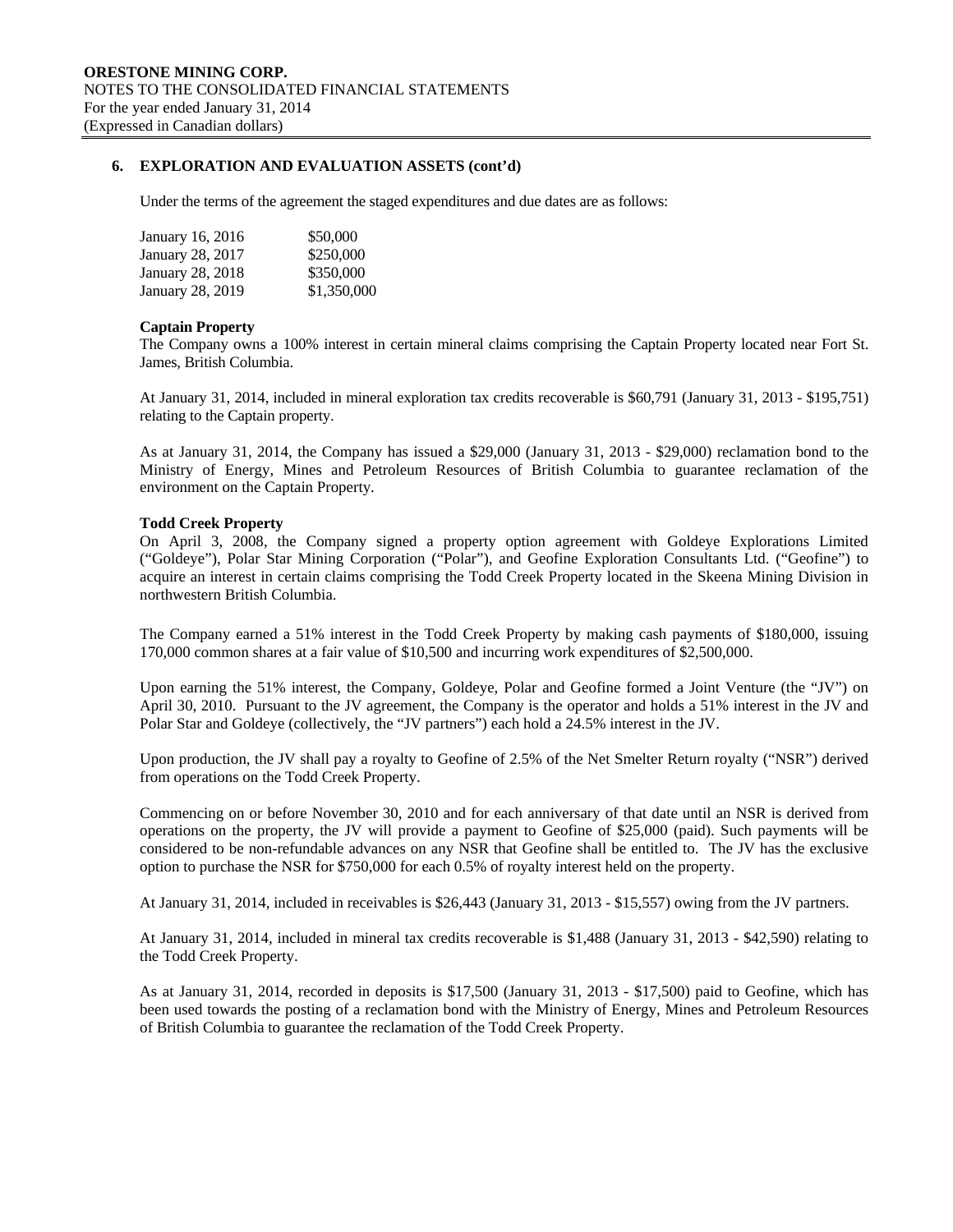# **6. EXPLORATION AND EVALUATION ASSETS (cont'd)**

The Company has incurred the following on acquisition and deferred exploration costs:

|                                                | January 31,                  | Additions                    | January 31,    | <b>Additions</b>         | January 31, |
|------------------------------------------------|------------------------------|------------------------------|----------------|--------------------------|-------------|
|                                                | 2012                         |                              | 2013           |                          | 2014        |
|                                                | \$                           | \$                           | \$             | \$                       | \$          |
| <b>Captain Property</b>                        |                              |                              |                |                          |             |
| <b>Acquisition costs</b>                       | 275,922                      |                              | 275,922        | 65                       | 275,987     |
| Deferred exploration costs                     |                              |                              |                |                          |             |
| Assays                                         | 17,407                       | 17,710                       | 35,117         | 4,679                    | 39,796      |
| Drilling                                       | 305,194                      | 261,800                      | 566,994        | 167,883                  | 734,877     |
| Geological                                     | 167,987                      | 97,789                       | 265,776        | 101,034                  | 366,810     |
| Geophysical                                    | 103,468                      | 14,407                       | 117,875        | 25,502                   | 143,377     |
| Surveying                                      | 40,846                       |                              | 40,846         |                          | 40,846      |
| Other                                          | 1,061                        |                              | 1,061          |                          | 1,061       |
|                                                | 635,963                      | 391,706                      | 1,027,669      | 299,098                  | 1,326,767   |
| Mining exploration tax credit                  | (177,520)                    | (35,311)                     | (212, 831)     | (62, 175)                | (275,006)   |
|                                                | 734,365                      | 356,395                      | 1,090,760      | 236,988                  | 1,327,748   |
| <b>Todd Creek Property</b>                     |                              |                              |                |                          |             |
| <b>Acquisition costs</b>                       | 256,035                      | 12,750                       | 268,785        | 12,750                   | 281,535     |
| Deferred exploration costs                     |                              |                              |                |                          |             |
| Aircraft                                       | 626,189                      |                              | 626,189        |                          | 626,189     |
| Assays                                         | 192,368                      | 4,284                        | 196,652        | 4,955                    | 201,607     |
| Camp                                           | 237,807                      |                              | 237,807        | $\frac{1}{2}$            | 237,807     |
| Geological consulting (Note 8)                 | 257,421                      |                              | 257,421        | $\overline{a}$           | 257,421     |
| Drilling                                       | 312,864                      |                              | 312,864        | $\overline{\phantom{m}}$ | 312,864     |
| Field                                          | 234,469                      |                              | 234,469        |                          | 234,469     |
| Geophysical                                    | 287,610                      | 1,020                        | 288,630        |                          | 288,630     |
| Other                                          | 91,128                       |                              | 91,128         |                          | 91,128      |
| Professional                                   | 58,424                       |                              | 58,424         |                          | 58,424      |
| Salaries and wages                             | 410,555                      |                              | 410,555        | $\frac{1}{2}$            | 410,555     |
|                                                | 2,708,835                    | 5,304                        | 2,714,139      | 4,955                    | 2,719,094   |
| Mining exploration tax credit                  | (517,976)                    | (791)                        | (518, 767)     | (1,488)                  | (520, 255)  |
| Write-off of exploration and evaluation assets | (78,500)                     |                              | (78,500)       | $\overline{\phantom{a}}$ | (78,500)    |
|                                                | 2,368,394                    | 17,263                       | 2,385,657      | 16,217                   | 2,401,874   |
| Estrella de Oro                                |                              |                              |                |                          |             |
| Deferred exploration costs                     |                              |                              |                |                          |             |
| Geological                                     |                              |                              |                | 4,170                    | 4,170       |
|                                                |                              |                              | $\blacksquare$ | 4,170                    | 4,170       |
| Write-off of mineral exploration               |                              |                              |                |                          |             |
|                                                | $\qquad \qquad \blacksquare$ | $\qquad \qquad \blacksquare$ | $\blacksquare$ | 4,170                    | 4,170       |
| <b>Total</b>                                   | 3,102,759                    | 373,658                      | 3,476,417      | 257,375                  | 3,733,792   |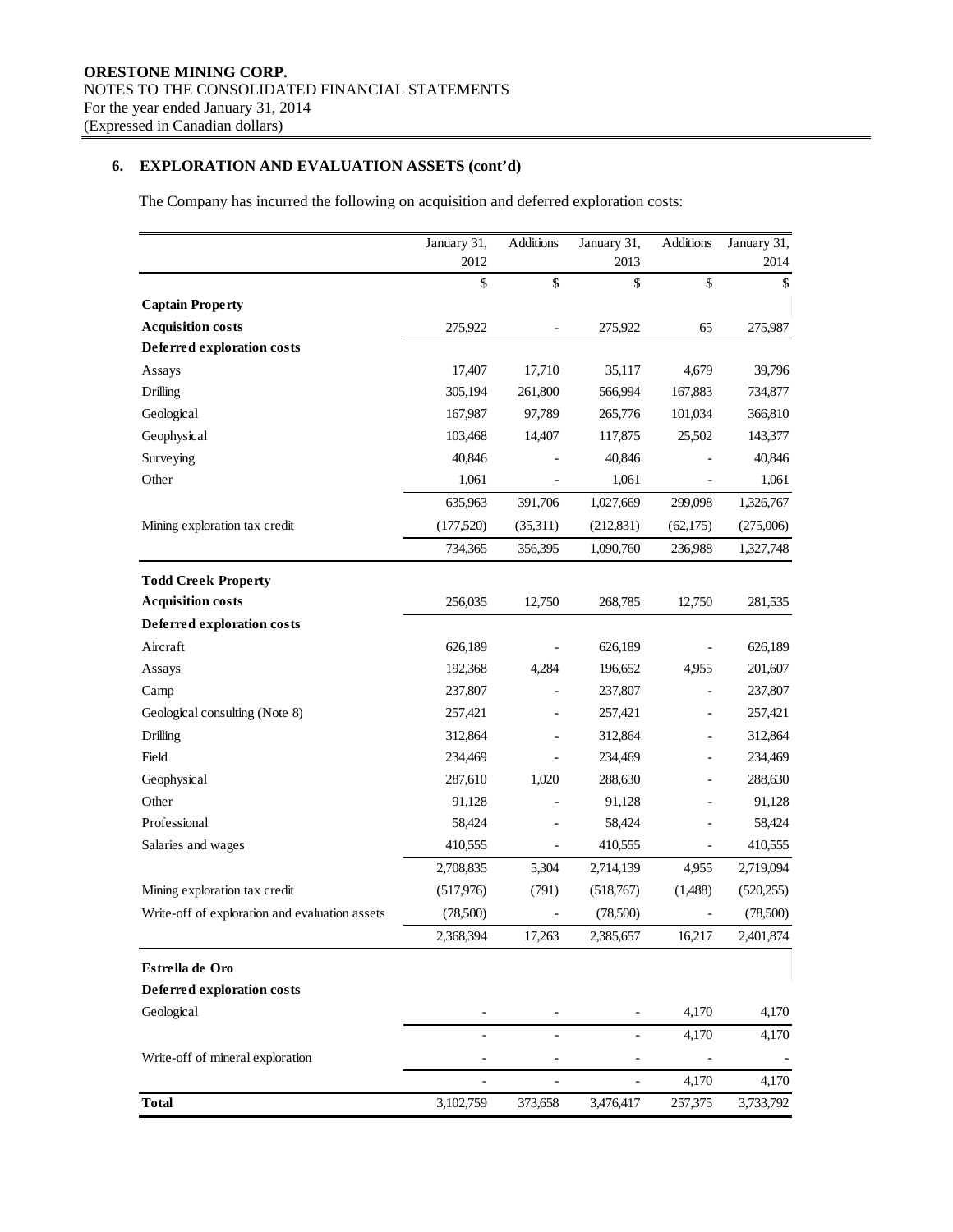# **7. TRADE AND OTHER PAYABLES**

Trade and other payables consist of the following:

|                          | January 31, | January 31, |
|--------------------------|-------------|-------------|
|                          | 2014        | 2013        |
|                          |             |             |
| Trade payables           | 24,942      | 294,248     |
| Accrued liabilities      | 24,343      | 25,000      |
| Government taxes payable | 6.007       | -           |
| <b>Total</b>             | 55,292      | 319,248     |

# **8. RELATED PARTY TRANSACTIONS**

#### a) Key management personnel compensation

The aggregate value of transactions and outstanding balances relating to key management personnel and entities over which they have control or significant influence were as follows:

|                              | January 31, | January 31, |
|------------------------------|-------------|-------------|
|                              | 2014        | 2013        |
|                              |             |             |
| Short-term employee benefits | 145,380     | 156,000     |
| Share-based payments         | 28,000      | 61,347      |
| <b>Total</b>                 | 173,380     | 217,347     |

# b) Other related party transactions

|                                     |                 | Total charged as at |             | Balance outstanding as at |             |  |
|-------------------------------------|-----------------|---------------------|-------------|---------------------------|-------------|--|
|                                     |                 | January 31,         | January 31, | January 31,               | January 31, |  |
| Amounts charged/due to:             | <b>Service</b>  | 2014                | 2013        | 2014                      | 2013        |  |
|                                     |                 |                     |             | D                         | \$          |  |
| A public company with a director in |                 |                     |             |                           |             |  |
| common with the Company             | Rent            | 4.701               | 34,654      | $\overline{\phantom{a}}$  |             |  |
| Officers and directors              | Consulting fees |                     |             |                           |             |  |
|                                     | and geological  |                     |             |                           |             |  |
|                                     | consulting fees | 16,500              | 10,000      |                           | 10,000      |  |
| <b>Total</b>                        |                 | 21,201              | 44.654      |                           | 10.000      |  |

|                                            |                 |             | Total charged as at | Balance outstanding as at |             |
|--------------------------------------------|-----------------|-------------|---------------------|---------------------------|-------------|
|                                            |                 | January 31, | January 31,         | January 31,               | January 31, |
| Amounts charged/due from:                  | Service         | 2014        | 2013                | 2014                      | 2013        |
|                                            |                 |             |                     |                           |             |
| A public company with a director in        |                 |             |                     |                           |             |
| common with the Company                    | Rent            | 55,488      |                     |                           |             |
| A private company controlled by a director |                 |             |                     |                           |             |
| of the Company (Note 4)                    | Rent            | 12,065      |                     | 14.065                    | 9.000       |
| A public company with a director in        |                 |             |                     |                           |             |
| common with the Company (Note 4)           | Rent            | 12,065      |                     | 11.234                    |             |
| Officers and directors                     | Salary advances |             |                     | $\overline{\phantom{0}}$  | 12,500      |
| <b>Total</b>                               |                 | 79.618      |                     | 25,299                    | 21,500      |

Amounts owing to/from related parties are non-interest bearing, unsecured, and have no fixed terms of repayment.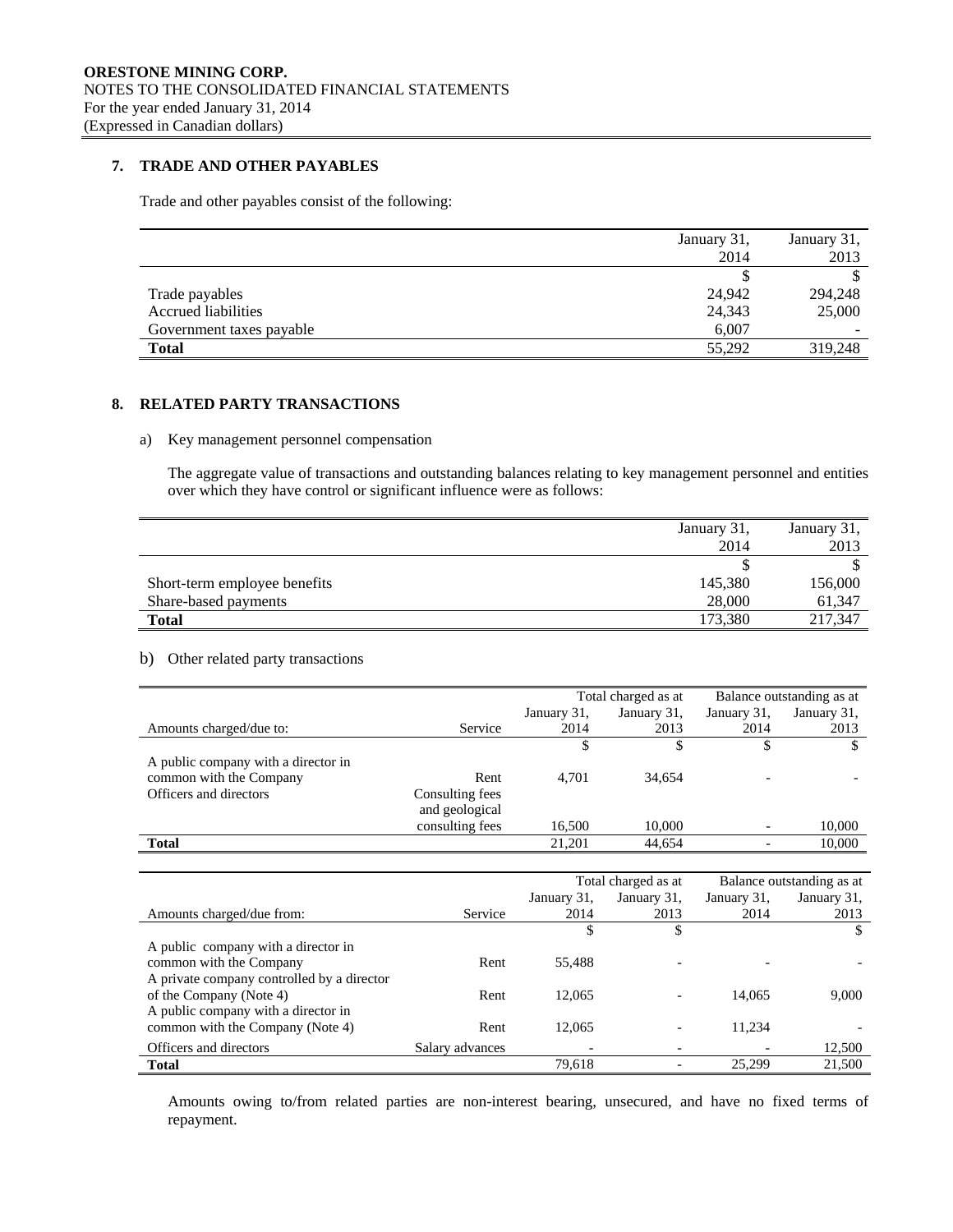# **9. SHARE CAPITAL**

# **a) Authorized**

Authorized: Unlimited number of common shares without par value.

#### **b) Details of issuance of common shares**

At January 31, 2014, there were 37,572,233 (January 31, 2013 – 35,792,823) issued and fully paid common shares.

#### Fiscal 2014

On June 20, 2013, the Company completed a non-brokered private placement for aggregate proceeds of \$151,250 by issuing 1,779,410 units at \$0.085 per unit (the "Unit"). Each Unit comprised of one common share and one-half of one common share purchase warrant .Each whole warrant entitles the holder to purchase one common share of the Company at a price of \$0.14 until June 20, 2014. The warrants were allocated a fair value of \$12,106 using the Black Scholes Option Pricing Model. The Company paid cash finder's fees of \$1,488 and an aggregate of \$1,507 was also included in share issue costs for the applicable filing fees.

## Fiscal 2013

On October 23, 2012, the Company completed a non-brokered private placement for aggregate proceeds of \$2,000,000. The offering consisted of 15,875,000 units at a price of \$0.10 per unit and 3,300,000 units on a flowthrough basis at a price of \$0.125. Each non-flow through unit consisted of one common share and one-half of one common share purchase warrant exercisable for one common share of the Company at a price of \$0.15 until October 23, 2013. Each flow-through unit consisted of one common share and one-half of one common share purchase warrant exercisable for one common share of the Company at a price of \$0.17 until October 23, 2013. The warrants were allocated a fair value of \$402,147 using the Black Scholes Option Pricing Model. The Company paid finders' fees of \$73,325 in cash and issued 220,500 units of the Company ("finder's units") which were allocated a fair value of \$35,280. Each finder's unit consisted of one common share of the Company and one half of one nontransferable common share purchase warrant ("finder's unit warrant"). The finder's unit warrants entitle the holders to purchase one common share of the Company, of which 89,250 are exercisable at \$0.15 until October 23, 2013 and 21,000 are exercisable at \$0.17 until October 23, 2013. In addition, the Company issued 931,000 non-transferable finder's warrants entitling the holder to acquire one common share, of which 798,000 are exercisable at \$0.10 until October 23, 2013 and 133,000 are exercisable at \$0.125 until October 23, 2013. The finder's warrants were allocated a fair value of \$98,399 using the Black Scholes Option Pricing Model and have been recorded as a share issuance cost. An aggregate of \$37,709 was included in share issue costs.

On the issuance of flow-through shares, the Company bifurcates the flow-through share into (i) a flow through share premium which investors pay for the flow-through feature, which is recognized as a liability and (ii) share capital. On this financing, there was a flow-through share premium of \$90,750. To January 31, 2013, the Company had expended the eligible exploration expenditures and, accordingly, the flow-through share liability at that date was reduced to \$Nil.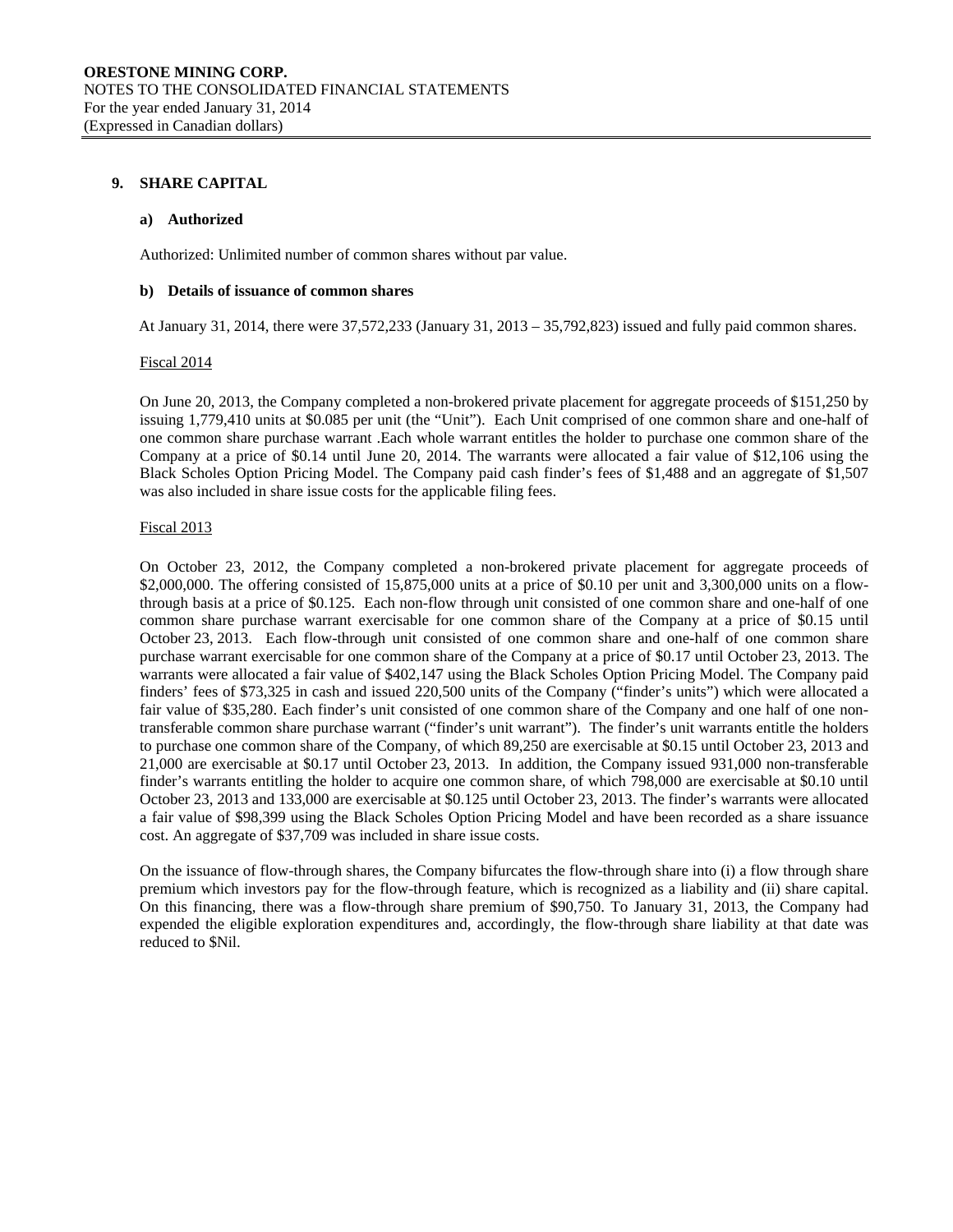# **9. SHARE CAPITAL (cont'd)**

#### **c) Warrants**

The continuity of warrants is as follows:

|                           | Exercise | January 31,              |                          | Expired/                 | January 31,              |                          | Expired/       | January 31, |
|---------------------------|----------|--------------------------|--------------------------|--------------------------|--------------------------|--------------------------|----------------|-------------|
| Expiry date               | price    | 2012                     | Issued                   | cancelled                | 2013                     | Issued                   | cancelled      | 2014        |
|                           | \$       |                          |                          |                          |                          |                          |                |             |
| June 2, 2012              | 0.60     | 50,000                   | $\overline{\phantom{a}}$ | (50,000)                 |                          | $\overline{\phantom{0}}$ | -              |             |
| November 29, 2012         | 0.80     | 764.375                  | $\overline{\phantom{a}}$ | (764.375)                | $\overline{\phantom{a}}$ | $\qquad \qquad$          |                |             |
| December 2, 2012          | 0.80     | 156,250                  | $\overline{\phantom{a}}$ | (156, 250)               |                          |                          |                |             |
| July 11, 2013             | 0.40     | 1,225,000                |                          | $\overline{\phantom{a}}$ | 1,225,000                | $\overline{\phantom{a}}$ | (1,225,000)    |             |
| October 23, 2013          | 0.15     | $\overline{\phantom{a}}$ | 7.937.500                | $\overline{\phantom{0}}$ | 7.937.500                | Ξ.                       | (7,937,500)    |             |
| October 23, 2013          | 0.17     | $\overline{\phantom{a}}$ | 1,650,000                | $\overline{\phantom{0}}$ | 1,650,000                |                          | (1,650,000)    |             |
| June 20, 2014*            | 0.14     |                          |                          |                          |                          | 889,705                  |                | 889,705     |
|                           |          | 2,195,625                | 9,587,500                | (970, 625)               | 10,812,500               | 889,705                  | (10, 812, 500) | 889,705     |
|                           |          |                          |                          |                          |                          |                          |                |             |
|                           |          |                          |                          |                          |                          |                          |                |             |
| Weighted average exercise |          |                          |                          |                          |                          |                          |                |             |
| price $(\$)$              |          | 0.56                     | 0.15                     | 0.79                     | 0.18                     | 0.14                     | 0.18           | 0.14        |

\*Subsequent to year-end the expiry date has been extended to June 20, 2015. See Note 16.

The weighted average remaining contractual life of the outstanding warrants as at January 31, 2014 is 0.38 years (January 31, 2013 – 0.69 years).

# **d) Finder's warrants**

The continuity of finder's warrants is as follows:

| Expiry date               | Exercise<br>price | January 31,<br>2012      | <b>Issued</b> | Expired/<br>cancelled    | January 31,<br>2013 | Issued                   | Expired/<br>cancelled | January 31,<br>2014      |
|---------------------------|-------------------|--------------------------|---------------|--------------------------|---------------------|--------------------------|-----------------------|--------------------------|
|                           | \$                |                          |               |                          |                     |                          |                       |                          |
| October 23, 2013          | 0.10              | $\overline{\phantom{a}}$ | 798,000       | $\overline{\phantom{a}}$ | 798,000             | $\overline{\phantom{a}}$ | (798,000)             |                          |
| October 23, 2013          | 0.125             | $\overline{\phantom{a}}$ | 133,000       | $\overline{\phantom{a}}$ | 133,000             | $\overline{\phantom{0}}$ | (133,000)             | $\overline{\phantom{0}}$ |
| October 23, 2013          | 0.15              | $\overline{\phantom{a}}$ | 89,250        | $\overline{\phantom{0}}$ | 89,250              | $\overline{\phantom{0}}$ | (89,250)              |                          |
| October 23, 2013          | 0.17              | $\overline{\phantom{a}}$ | 21,000        |                          | 21,000              |                          | (21,000)              |                          |
|                           |                   | $\overline{\phantom{a}}$ | 1,041,250     | $\overline{\phantom{a}}$ | 1,041,250           | $\overline{\phantom{a}}$ | (1,041,250)           | $\overline{\phantom{0}}$ |
|                           |                   |                          |               |                          |                     |                          |                       |                          |
| Weighted average exercise |                   |                          |               |                          |                     |                          |                       |                          |
| price $(\$)$              |                   |                          | 0.11          |                          | 0.11                |                          | 0.11                  |                          |

The weighted average remaining contractual life of the outstanding finder's warrants as at January 31, 2014 is Nil years (January 31, 2013 – 0.73).

The following table summarizes the assumptions used in the Black-Scholes Option Pricing Model to estimate the fair value of the various warrants and agent warrants:

|                         | January 31, | January 31, |
|-------------------------|-------------|-------------|
|                         | 2014        | 2013        |
|                         |             |             |
| Risk-free interest rate | 1.14%       | 1.14%       |
| Annualized volatility   | 114%        | 132%        |
| Expected dividend yield | Nil         | Nil         |
| Expected option life    | vear        | vear        |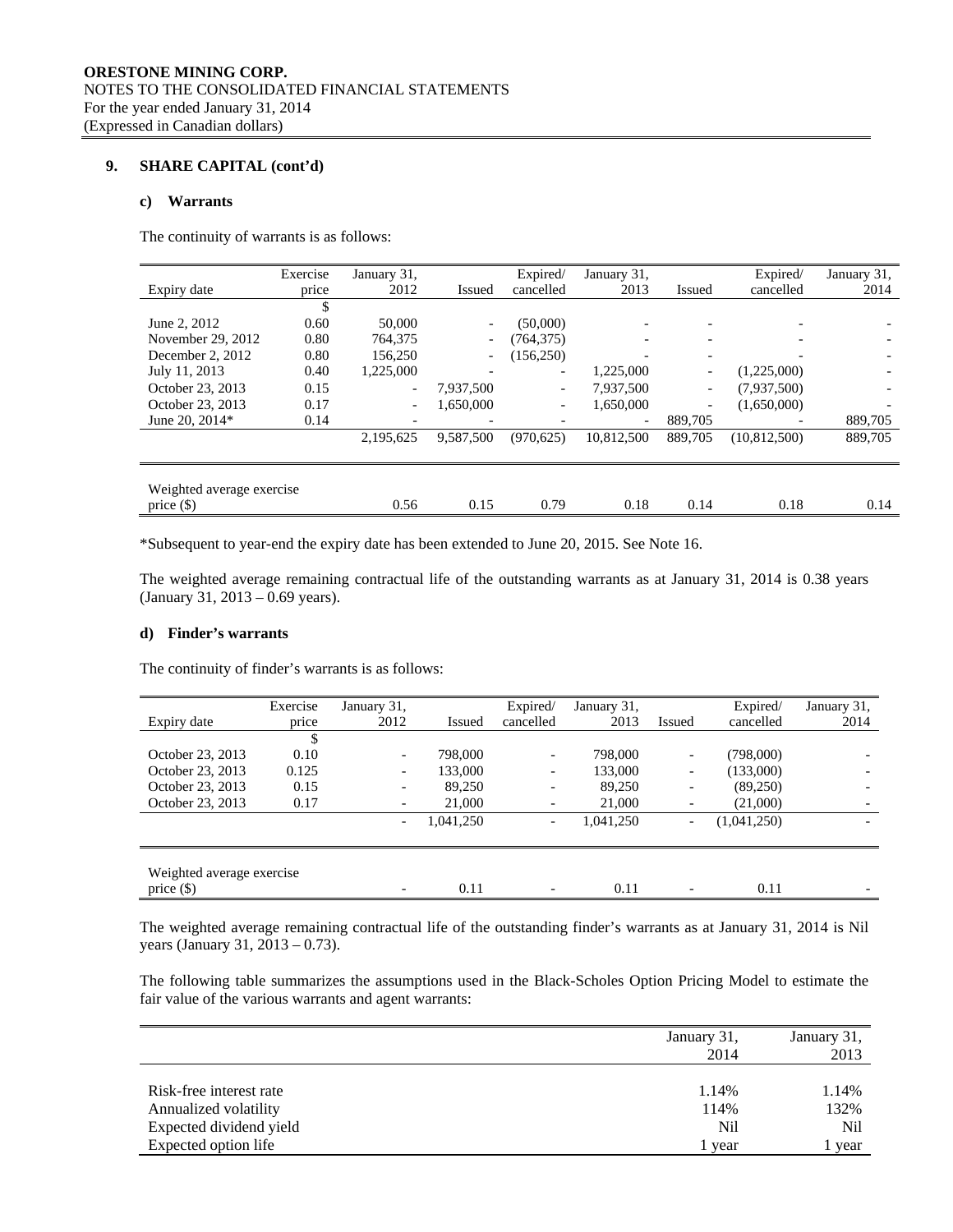# **9. SHARE CAPITAL (cont'd)**

#### **e) Share purchase option compensation plan**

The Company has adopted an incentive share option plan, which provides that the Board of Directors of the Company may from time to time, in its discretion, and in accordance with the TSX-Venture Exchange requirements, grant to directors, officers, employees and technical consultants to the Company, non-transferable options to purchase common shares, provided that the number of common shares reserved for issuance will not exceed 10% of the common shares to be outstanding at closing. Such options will be exercisable for a period of up to 5 years from the date of grant. In connection with the foregoing, the number of common shares reserved for issuance to any individual director or officer will not exceed 5% of the issued and outstanding common shares and the number of common shares reserved for issuance to all technical consultants will not exceed 2% of the issued and outstanding common shares.

|                                | Exercise | January                  |               | Expired/  | January 31,              |                          | Expired/  | January 31, |
|--------------------------------|----------|--------------------------|---------------|-----------|--------------------------|--------------------------|-----------|-------------|
| Expiry date                    | price    | 31.                      | <b>Issued</b> | forfeited | 2013                     | <b>Issued</b>            | forfeited | 2014        |
|                                |          | 2012                     |               |           |                          |                          |           |             |
|                                | \$       |                          |               |           |                          |                          |           |             |
| March 7, 2013                  | 0.80     | 187,500                  |               | (62,500)  | 125,000                  |                          | (125,000) |             |
| April 15, 2013                 | 0.40     |                          | 75,000        | (75,000)  |                          |                          |           |             |
| September 8, 2013              | 0.42     | 138,750                  |               |           | 138,750                  |                          | (138,750) |             |
| January 12, 2015               | 0.60     | 75,000                   |               | (25,000)  | 50,000                   | $\overline{\phantom{a}}$ | (50,000)  |             |
| September 8, 2015              | 0.42     | 481,250                  |               | (112,500) | 368,750                  |                          | (56,250)  | 312,500     |
| September 29, 2015             | 0.40     | 50,000                   |               |           | 50,000                   |                          |           | 50,000      |
| October 26, 2017               | 0.15     | $\overline{\phantom{a}}$ | 2,372,000     | (17,000)  | 2,355,000                |                          | (500,000) | 1,855,000   |
| June 28, 2018                  | 0.10     |                          |               |           |                          | 625,000                  |           | 625,000     |
| October 7, 2018                | 0.10     |                          |               |           | $\overline{\phantom{a}}$ | 150,000                  |           | 150,000     |
|                                |          | 932,500                  | 2,447,000     | (292,000) | 3,087,500                | 775,000                  | (870,000) | 2,992,500   |
|                                |          |                          |               |           |                          |                          |           |             |
| Weighted average exercise      |          |                          |               |           |                          |                          |           |             |
| price $(\$)$                   |          | 0.51                     | 0.16          | 0.50      | 0.23                     | 0.10                     | 0.40      | 0.17        |
|                                |          |                          |               |           |                          |                          |           |             |
| Options vested and exercisable |          | 605,000                  |               |           | 732,500                  |                          |           | 2,567,500   |
| Weighted average exercise      |          |                          |               |           |                          |                          |           |             |
| price $(\$)$                   |          | 0.60                     |               |           | 0.50                     |                          |           | 0.18        |

The continuity of options is as follows:

At January 31, 2014 the weighted average remaining life of the outstanding and exercisable options is 3.86 years (January 31, 2013 – 2.76 years).

On October 7, 2013, the Company granted a director of the Company incentive stock options to purchase an aggregate of 150,000 common shares. The options are exercisable until October 7, 2018 at an exercise price of \$0.10 per share. The options vested at a rate of 25% on January 7, 2014 and at a rate of 25% every three months thereafter.

On June 28, 2013, the Company granted directors, officers, employees and consultants of the Company incentive stock options to purchase an aggregate of 625,000 common shares. The options are exercisable until June 28, 2018 at an exercise price of \$0.10 per share. The options vested at a rate of 25% on September 28, 2013 and at a rate of 25% every three months thereafter.

On October 26, 2012, the Company granted directors, officers, employees and consultants of the Company incentive stock options to purchase an aggregate of 2,372,000 common shares at a price of \$0.15 per share, exercisable until October 26, 2017. The options vested at a rate of 25% on February 26, 2013 and at a rate of 25% every three months thereafter.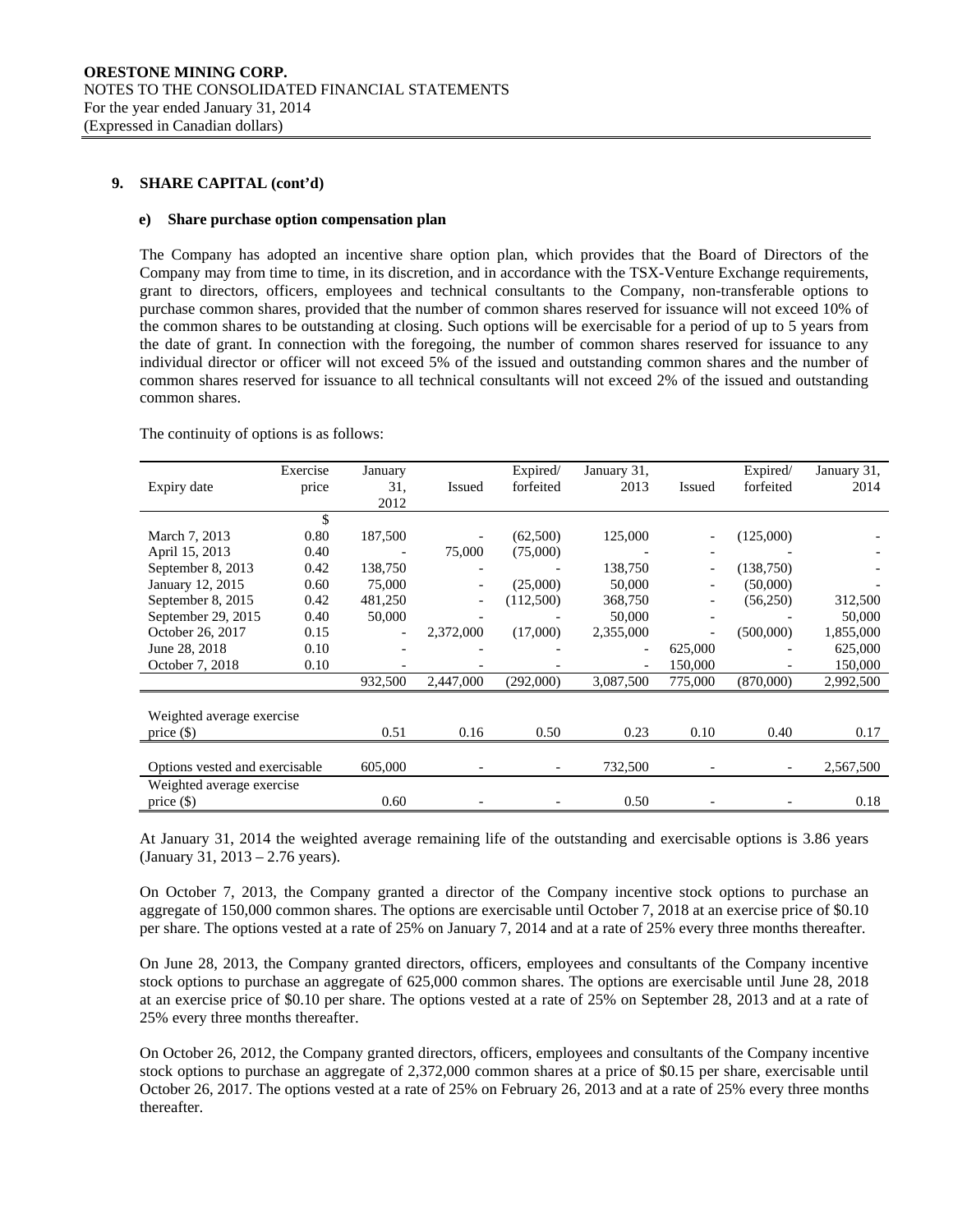# **9. SHARE CAPITAL (cont'd)**

## **e) Share purchase option compensation plan (cont'd)**

On April 15, 2012, the Company granted stock options to a consultant of the Company to purchase a total of 75,000 common shares at a price of \$0.40 per share, exercisable until April 15, 2013. These stock options vested at a rate of 25% on July 15, 2012 and at a rate of 25% every 3 months thereafter.

The assumptions used in the Black Scholes Option Pricing Model to estimate the fair value of options were:

|                         | January 31,   | January 31,       |
|-------------------------|---------------|-------------------|
|                         | 2014          | 2013              |
|                         |               |                   |
| Risk-free interest rate | 1.79% - 1.88% | $1.22\% - 1.39\%$ |
| Annualized volatility   | 164 - 173%    | $135\% - 173\%$   |
| Expected dividend yield | Nil           | Nil               |
| Expected option life    | 5 years       | $1 - 5$ years     |

 Based on these variables, share based payment expense for the options vested during the year ended January 31, 2014 was \$164,264 (January 31, 2013 - \$242,332).

 Option pricing models require the input of highly subjective assumptions including the expected price volatility. Changes in the subjective assumptions can materially affect the fair value estimate, and therefore the existing models do not necessarily provide a reliable measure of the fair value of the Company's share purchase options.

#### **f) Reserves**

The reserves account records items recognized as share-based compensation expense and other share-based payments. When stock options are exercised, the corresponding amount will be transferred to share capital. Amounts recorded for forfeited or expired unexercised options remain in the reserves account. Amounts recorded for exercised, cancelled or expired warrants remain in the reserves account.

# **10. LOSS PER SHARE**

## **Basic and diluted loss per share**

The calculation of basic and diluted loss per share for the year ended January 31, 2014 was based on the loss attributable to common shareholders of \$571,151 (January 31, 2013 – \$639,240) and a weighted average number of common shares outstanding of 36,534,244 (January 31, 2013 – 21,711,159).

Diluted loss per share did not include the effect of 889,705 warrants and 2,842,500 stock options (January 31, 2013 – 10,812,500 and 3,087,500, respectively) because they are anti-dilutive to loss per share.

# **11. COMMITMENTS**

The Company has obligations under an operating lease for its corporate office that is in effect until February 29, 2016. The remaining future minimum lease payments for the non-cancellable lease are:

| Fiscal year 2015 | 47,268 |
|------------------|--------|
| Fiscal year 2016 | 3,939  |
|                  | 51,207 |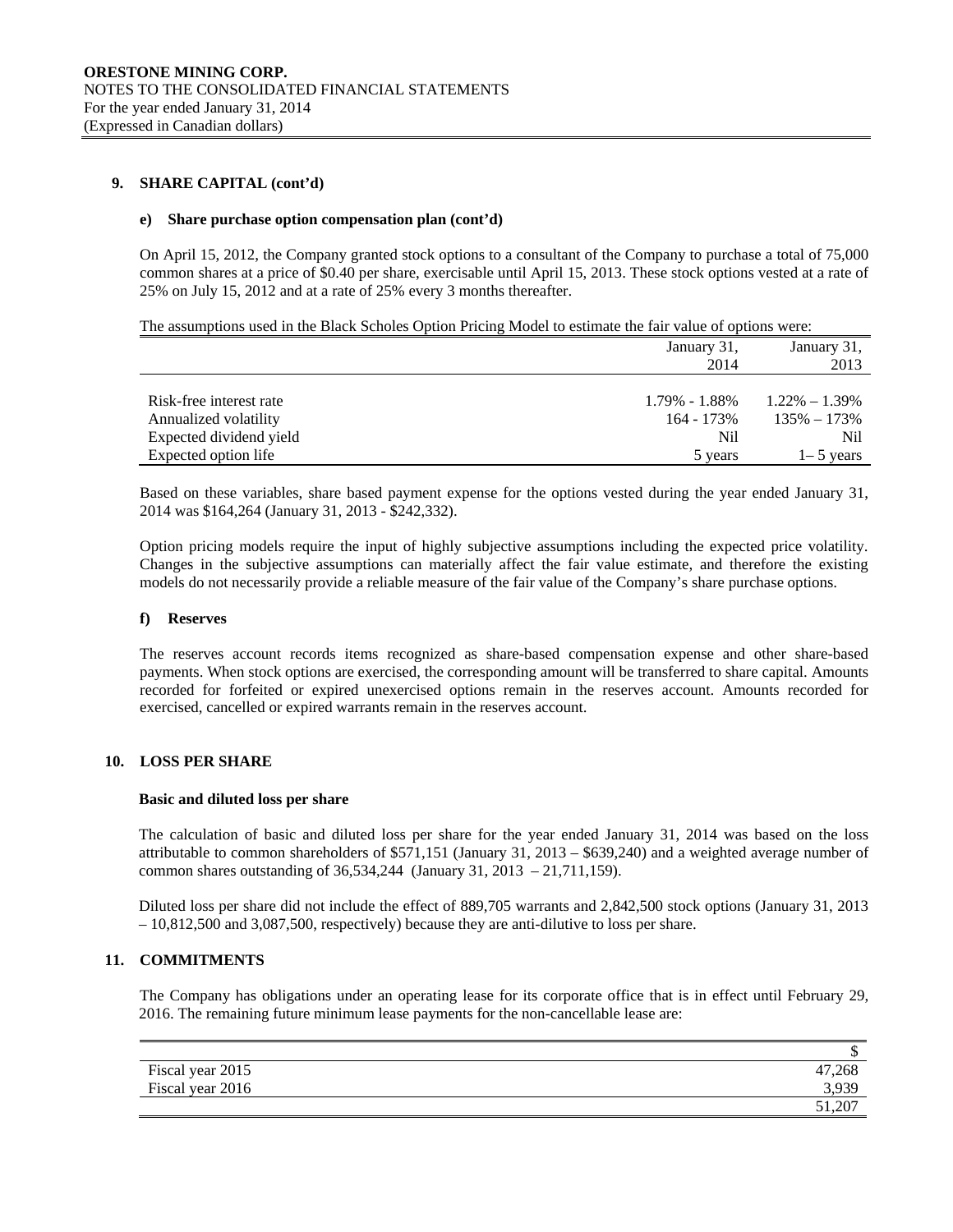# **12. FINANCIAL INSTRUMENTS AND RISK MANAGEMENT**

The Company's financial instruments consist of cash and cash equivalents, receivables, trade payables and due to related parties. The carrying value of these financial instruments approximates their fair value. The Company's financial instruments are exposed to certain financial risks, including currency risk, credit risk, liquidity risk and interest risk.

## **Management of Financial Risk**

The Company's financial instruments are exposed to certain financial risks, which include credit risk, interest rate risk, liquidity risk, and market risk.

# **Credit Risk**

Credit risk is the risk that one party to a financial instrument will fail to fulfill an obligation causing the other party to incur a financial loss. The Company is exposed to credit risks arising from its cash holdings, mineral tax credit recoverable and other receivables. The Company manages credit risk by placing cash and cash equivalents with major Canadian financial institutions. Receivables and mineral tax credit recoverable are due from the Government of Canada. Management believes that credit risk related to these amounts is low.

# **Interest Rate Risk**

Interest rate risk is the risk that an investment's value will change due to a change in the level of interest rates. The Company's exposure to interest rate risk is minimal and relates to its ability to maintain the current rate of interest on its short-term investment.

# **Liquidity Risk**

Liquidity risk is the risk that the Company will not have sufficient funds to meet its financial obligations when they are due. To manage liquidity risk, the Company reviews additional sources of capital to continue its operations and discharge its commitments as they become due.

Historically, the Company's sole source of funding has been the issuance of equity securities for cash and cash equivalents, primarily through private placements. The Company access to financing is always uncertain. There can be no assurance of continued access to significant equity funding. Liquidity risk is assessed as high.

## **Market Risk**

Market risk is the risk that the fair value or future cash flows of a financial instrument will fluctuate because of changes in market prices. Market risk comprises three types of risk: currency risk, interest rate risk and price risk. The Company is not subject to currency risk as the functional currency is the Canadian dollar. The Company does not use any form of derivative or hedging instruments to reduce its foreign currency risk. The Company is not affected by price risk or interest rate risk.

## **Management of Industry Risk**

The Company is engaged primarily in the mineral exploration field and manages related industry risk issues directly. The Company is potentially at risk for environmental reclamation and fluctuations in commodity based market prices associated with resource property interests. Management is of the opinion that the Company addresses environmental risk and compliance in accordance with industry standards and specific project environmental requirements.

# **13. CAPITAL MANAGEMENT**

The Company considers its capital structure to be shareholders' equity represented by net assets over liabilities. The Company manages its capital structure based on the funds available to the Company, in order to support acquisition, maintenance, exploration, and development of exploration and evaluation assets.

The Board of Directors has not established any quantitative return on capital criteria for management, instead relying on the expertise of the Company's management to sustain future development of the business.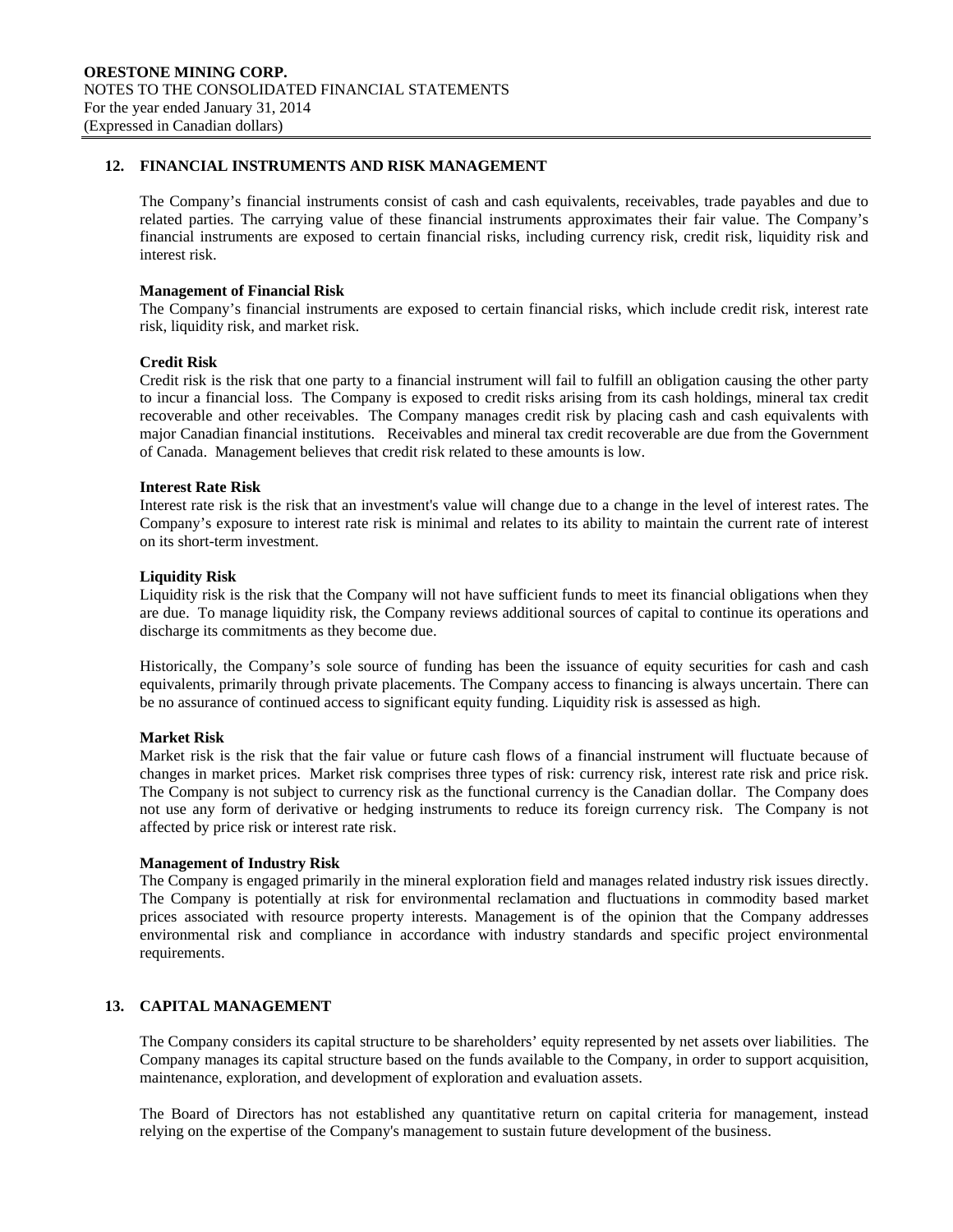# **13. CAPITAL MANAGEMENT (cont'd)**

The properties in which the Company currently has interests are in the exploration stage so the Company is dependent on external financing to fund its activities. In order to carry out activities and administration, the Company will spend its existing working capital and raise additional amounts as needed.

The Company is not subject to externally-imposed capital restrictions.

# **14. SUPPLEMENTAL CASH FLOW INFORMATION**

Significant non-cash transactions were as follows:

|                                                               | January 31, | January 31, |
|---------------------------------------------------------------|-------------|-------------|
|                                                               | 2014        | 2013        |
|                                                               |             |             |
| Exploration and evaluation assets in trade and other payables | 19.256      | 263,361     |
| Common shares issued for finders' fees (Note 9)               |             | 35,280      |
| Fair value of warrants (Note 9)                               | 12.106      | 402.147     |

# **15. INCOME TAXES**

A reconciliation of the expected income tax recovery to the actual income tax recovery is as follows:

|                               | January 31, | January 31, |
|-------------------------------|-------------|-------------|
|                               | 2014        | 2013        |
|                               |             |             |
| Loss for the year             | (571, 151)  | (639, 240)  |
| Statutory tax rate            | 25.83%      | 25.00%      |
|                               |             |             |
| Expected income tax recovery  | (147, 547)  | (159, 810)  |
| Permanent differences         | 19.339      | 21,529      |
| Change in prior year estimate |             | 34,301      |
| Flow-through renunciation     |             | 103,125     |
| Change in valuation allowance | 128,208     | 855         |
|                               |             |             |
| Deferred income tax recovery  |             |             |
|                               |             |             |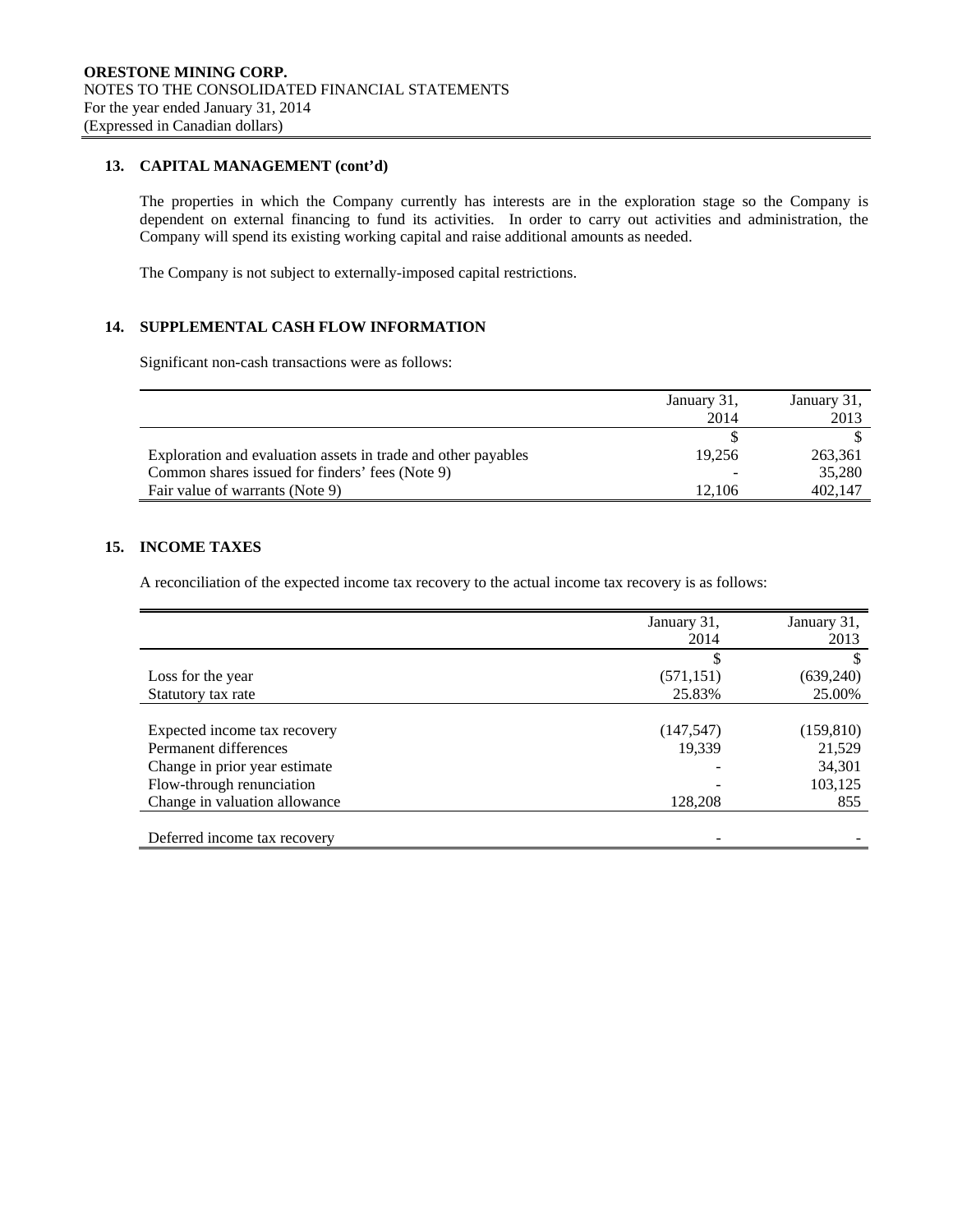# **15. INCOME TAXES (cont'd)**

The Company's tax-effected future income tax assets and liabilities are estimated as follows:

|                                   | January 31, | January 31, |
|-----------------------------------|-------------|-------------|
|                                   | 2014        | 2013        |
|                                   | \$          |             |
| Exploration and evaluation assets | 9,281       | (16,363)    |
| Loss carry-forwards               | 881,140     | 672,874     |
| Equipment                         | (10)        | 7,183       |
| Share issuance costs              | 45,430      | 70,501      |
|                                   | 935,841     | 734,195     |
| Less: Valuation allowance         | (935, 841)  | (734, 195)  |
| Net deferred income tax assets    |             |             |

The tax pools relating to these deductible temporary differences expire as follows:

|           | Exploration<br>and evaluation | Loss carry- | Share          |
|-----------|-------------------------------|-------------|----------------|
|           |                               | forwards    | issuance costs |
|           | assets                        |             |                |
|           | \$                            | \$          | \$             |
| 2015      |                               |             | 63,822         |
| 2016      |                               |             | 60,768         |
| 2017      |                               |             | 49,542         |
| 2018      |                               |             | 599            |
| 2028      |                               | 82,258      |                |
| 2029      |                               | 589,427     |                |
| 2030      |                               | 565,162     |                |
| 2031      |                               | 458,077     |                |
| 2032      |                               | 550,304     |                |
| 2033      |                               | 649,026     |                |
| 2034      |                               | 496,290     |                |
| No expiry | 35,697                        |             |                |
|           |                               |             |                |
|           | 35,697                        | 3,390,544   | 174,731        |

Provision for current tax

Flow-through common shares require the Company to spend an amount equivalent to the proceeds of the issued flow-through common shares on Canadian qualifying exploration expenditures. The Company may be required to indemnify the holders of such shares for any tax and other costs payable by them in the event the Company has not made the required exploration expenditures.

During the year ended January 31, 2013, the Company received \$412,500 from the issue of flow-through shares. These amounts are not be available to the Company for future deductions from taxable income. For the year ended January 31, 2014, there were no issuances of flow-through shares.

Under the IFRS framework, the increase to share capital when flow-through shares are issued is measured based on the current market price of common shares. The incremental proceeds, or "premium," are recorded as a deferred charge. Upon issuance of the flow-through shares, the Company recorded a premium of \$90,750. As expenditures are renounced, the charge is reversed. The net amount is recognized as flow-through share liability reversal. To January 31, 2013, the Company expended the required amount in eligible expenditures and accordingly, the flowthrough share liability was reduced to \$Nil.